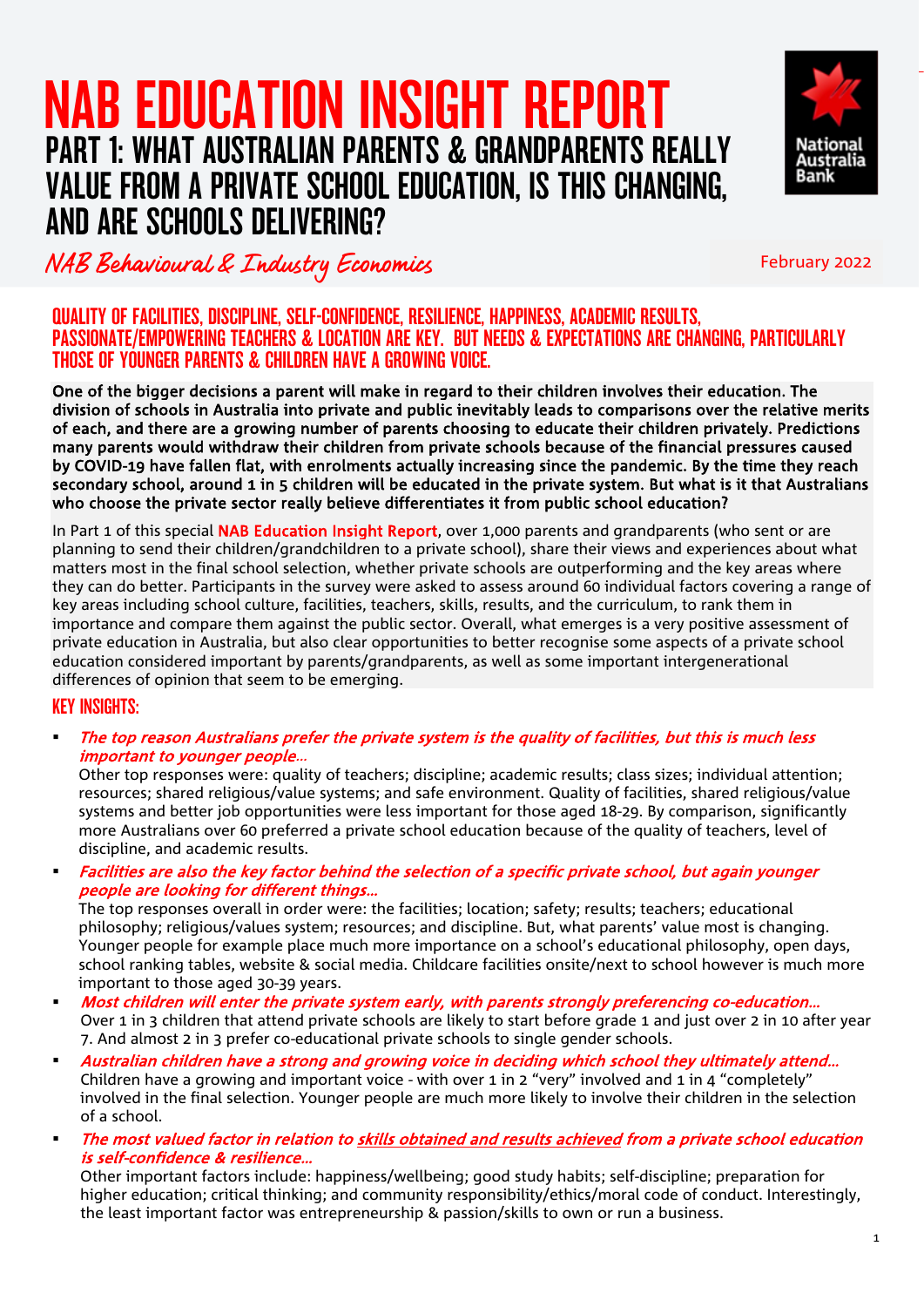But there are clear generational differences. For example, good study habits, self-discipline & preparation for uni/higher education were valued most by younger people. Noticeably more people aged 30-39 group believe life skills, entrepreneurship, responsible use of internet and social media and exposure to a more diverse student body are important.

 Private schools are seen as outperforming particularly in regard to study habits, self-discipline & preparation for higher education...

Other top areas of outperformance were: community responsibility; ethics/morality and self-confidence. But, much less so for happiness/wellbeing. Older Australians are much more likely to view the private sector outperforming in terms of: study habits; sense of community; self-confidence; moral code of conduct; and social skills than all other age groups. Agreement was significantly lower in the 18-29 age group in relation to core skills in maths, reading and verbal communication, moral code of conduct, identifying interests/pursuing talents, happiness & wellbeing, curiosity & love of learning and responsible use of internet & social media.

 There are also clear opportunities for private schools to improve visibility and messaging specifically around skills & results…

Many were "unsure" how private schools compared in regard to: responsible and safe use of internet/social media; entrepreneurship; curiosity for and fun of learning; and wellbeing/happiness.

- The most valued factor in relation to the school curriculum is balancing education & fun... Other important factors include: broader range of subjects; support for mental health/wellbeing; literacy and numeracy; support programs if advanced academically; emphasis on STEM education; extracurricular activities (e.g. drama & debating); and support for students struggling or with special needs. Interestingly, older Australians place much greater value on the balance between education & fun than younger people (who are also much less positive about the importance of a core curriculum weighted towards numeracy and literacy and emphasis on STEM education).
- Key areas where private schools are seen as outperforming are class sizes/teacher student ratio, extracurricular activities, support if academically advanced and subjects beyond the core curriculum… One key area where the gap was narrower was fun. The area where private scores scored lowest was not overburdening students with too much homework. Many were also unsure in regards navigating risks associated with technology/social media; foreign languages and physical health. Interestingly, young people viewed the private sector as outperforming much less in many areas related to the school curriculum.
- The most valued factor in relation to the culture of a private school is the standard of behaviour/discipline, although younger parents valued it much less...

Other top factors include: anti-bullying policy; well informed parents/time with teachers; shared personal beliefs/family values; and an individual student experience based on their interests and needs. A high standard of behaviour and discipline and a strong anti-bullying policy is much more important among those in their 50s, while behaviour and discipline and uniform and appearance is particularly important to the over 60s. History/reputation were also much more important to older Australians. Noticeably more people in their 30s valued a high degree of autonomy for the head of school to make decisions and exposure to broad range of religions, while a diverse student body was particularly important to people aged 18-29.

#### Private schools are seen as outperforming particularly in regard to policy on uniforms/appearance & standards of behaviour/discipline...

Other top areas include: history/reputation; shared personal beliefs/values; networking opportunities; individualised experience; and parents being better informed/more time with teachers. Importantly, these were also among the key things people most wanted from a private school. Agreement was much higher among older Australians around uniforms/appearance and higher standards of behaviour/discipline. Once again, younger people were in much lower agreement around the merits of private school education relative to public education in a number of areas. The area of least agreement that private schools were outperforming was exposure to a broader range of religions, but this was also of least importance.

#### In relation to teachers & facilities the most valued factors are teachers who challenge students to be their best, are passionate about the subjects they teach and treat students as individuals...

Other top responses include: small classes/high teacher to student ratio, highly qualified teachers, ongoing professional training, and teachers who reinforce moral values. Least important was the provision for remote learning/additional support during COVID, landscaped/well-kept grounds, a modern/well-equipped library and provision for special needs (e.g. learning difficulties). Younger people were much more likely to value sporting/recreational & cultural facilities and a dedicated science/innovation centre than older groups.

 Private schools are seen as outperforming particularly in regard to technology, cultural & sporting/ recreational facilities, science/innovation, libraries, and grounds…

Other areas include: teachers reinforcing moral values; and digital centres. While these results clearly show private school students enjoy substantially higher benefits from "facilities" when compared to public schools, aside from the quality of teachers, these did not rank in the top 5 most important considerations in terms of what people want from a private school. That said, a significant number did also agree that private schools out-performed public schools in all other areas. Consensus was broadly consistent across age groups.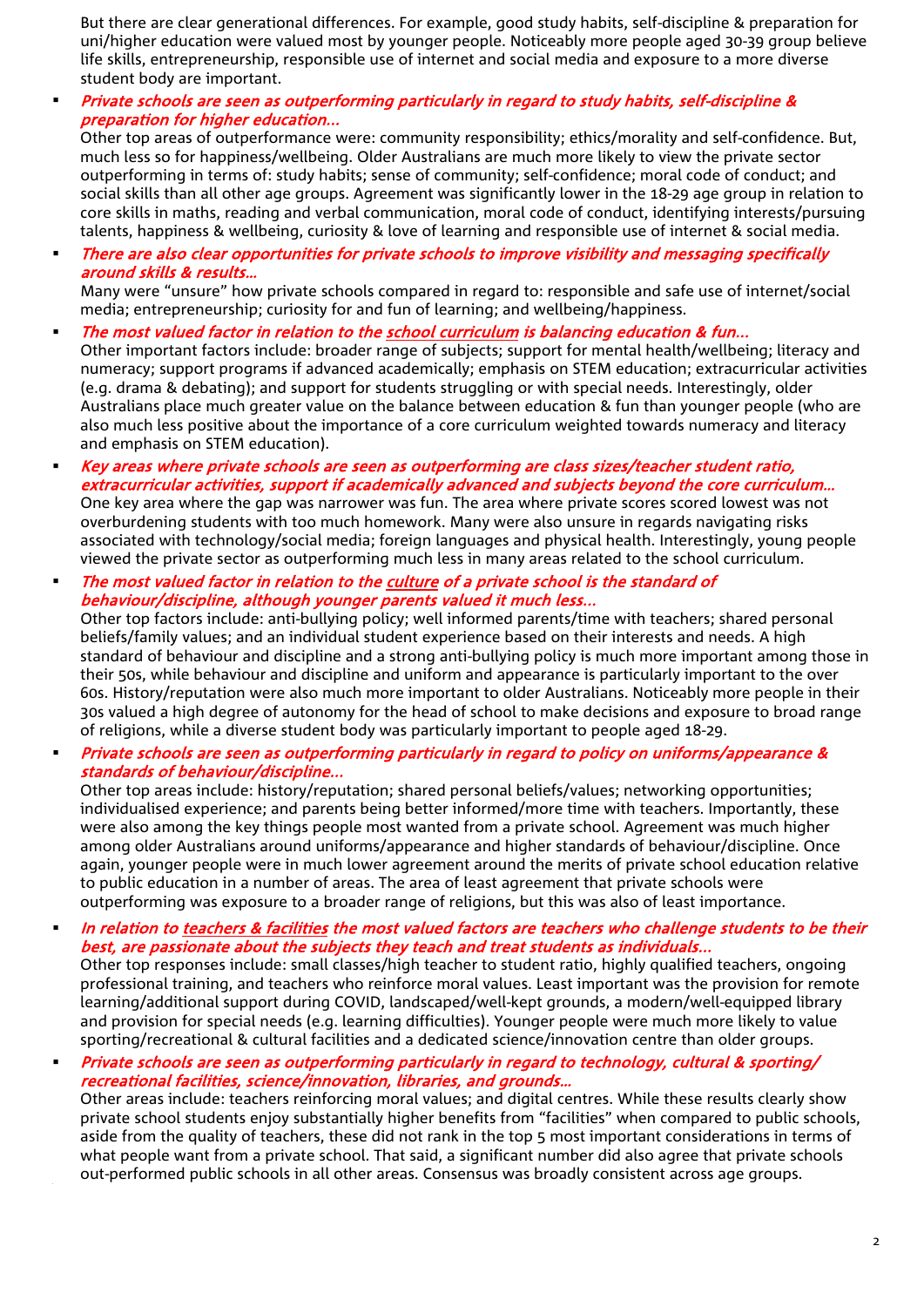### WHAT AUSTRALIANS VALUE MOST FROM A PRIVATE SCHOOL & HOW DO THEY COMPARE TO THE PRIVATE PUBLIC SECTOR: RANKED



The charts above rank in order of importance what people most want from a private school in 4 areas: skills attained & results achieved; school curriculum; culture of school; and teachers, facilities & location (black bars). We overlay the relative ranking of the extent they also agreed with statements about private school students in comparison to those educated in the public school system in each area (red squares). For example, for skills attained & results achieved, critical thinking skills ranked 4<sup>th</sup> highest in terms of what people want from a private school, but 10<sup>th</sup> overall when asked if they agreed with the statement private school students have stronger critical thinking skills compared to those who have been educated in the public school system.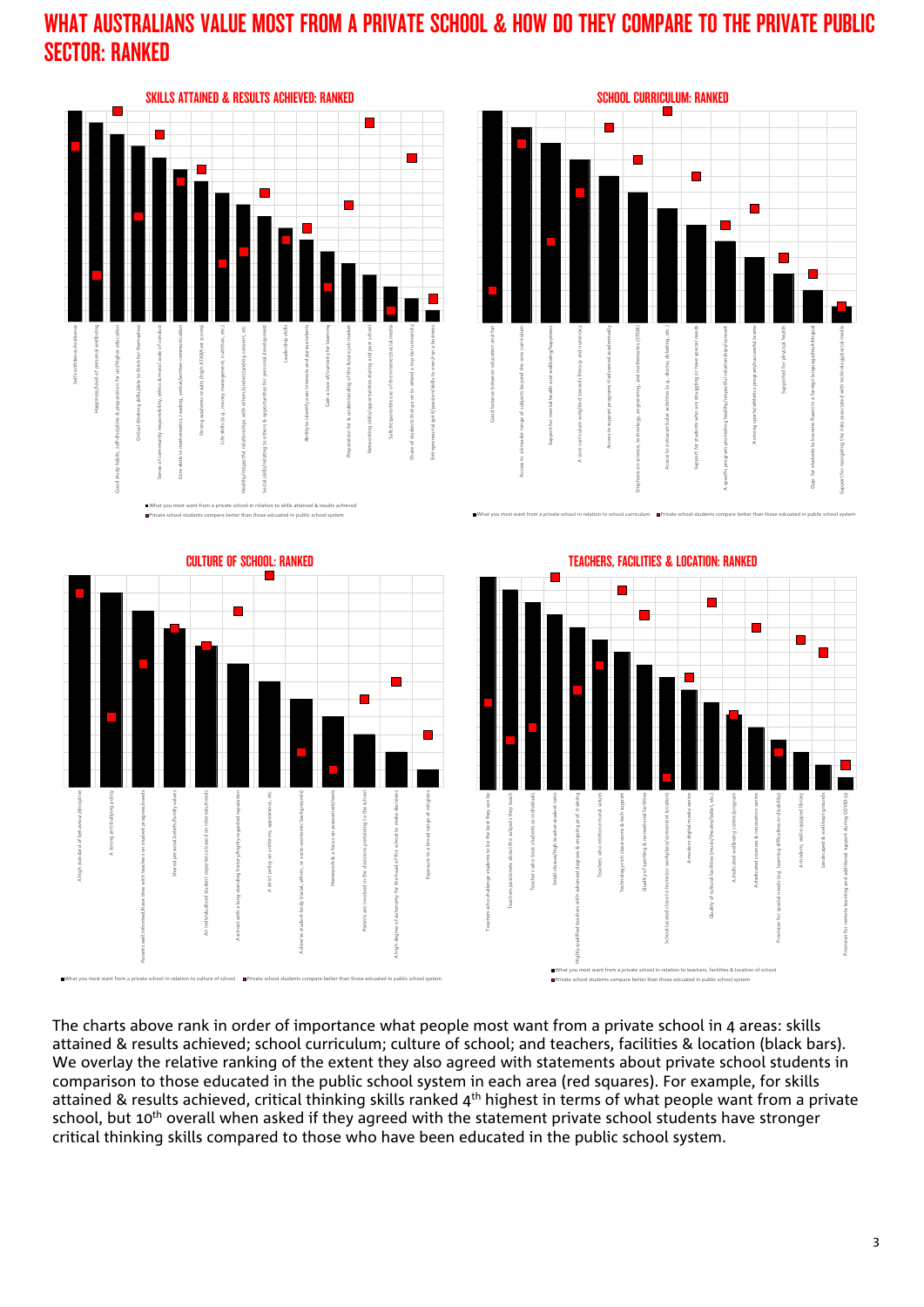# STARTING SCHOOL

One of the biggest decisions a parent will make when it comes to their children involves their education - and deciding between a public or private school is often a big part of this. However, the division of schools in Australia into public and private sectors inevitably leads to comparisons, and the rapid growth seen in the private schools' sector in recent years has renewed debate over the relative merits of a private versus public school education.

This NAB Education Insight Report 2021 focuses on Australians who sent (or plan to send children they may have in the future) to a private school, and why they made that choice. The survey is based on the responses of over 1,000 Australians from a range of educational backgrounds - 32% having themselves attended a private Independent school, 31% a private Catholic school, 42% a public Government school, and 2% other schools.



# CURRENTLY ATTENDING PRIVATE SCHOOL

#### WHEN DID YOU START/ARE YOU CONSIDERING STARTING YOUR CHILDREN AT A PRIVATE SCHOOL



Just over 1 in 2 (53%) people surveyed currently have children (or grandchildren) attending a private school. This however varied widely across key groups.

By age, 2 in 3 (66%) in the 40-49 group currently had a child in a private school, with this number falling to just over 1 in 2 in the 50-59 group (53%) and 30-39 (52%) groups. It was much lower in the 18-29 (34%) and over 60 group (38%).

There was a very clear positive relationship with income, with the number of people with children currently at private schools lowest for people earning less than \$50,000 p.a. This however stepped up progressively in each income group to 67% in the over \$200,000 p.a. group.

Australians who had themselves attended a private school were also more likely to have children attending a private school - around 64% for those who attended a private Independent school and 57% a private Catholic school. Only 43% who attended a public Government school had children currently attending a private school.

The majority started (or are considering starting) their children at private school early - over 1 in 3 in preschool (13%) or prep/kindergarten (23%). Over 1 in 4 during primary school years 1-6 (26%), and a further 1 in 4 at the start of high school in year 7 (27%). Just over 2 in 10 (22%) started (or planned to start) in private schools after year 7.

The table below looks at responses by age and income. Though there was little difference across most age groups, the 30-39 group stood out with somewhat more people starting (or planning to start) their children in private education earlier - around 3 in 10 (29%) in prep or kindergarten and 1 in 3 (32%) in years 1-6.

Results varied more by income. Most noticeable was the much larger number in the highest income group who started their children in pre-school (19%), the \$100-150,000 p.a. group in prep or kindergarten (29%), the \$150-200,000 p.a.in year 7 (34%) and those earning below \$50,000 p.a. (12%) and \$50-100,000 p.a. (10%) commencing in year 8.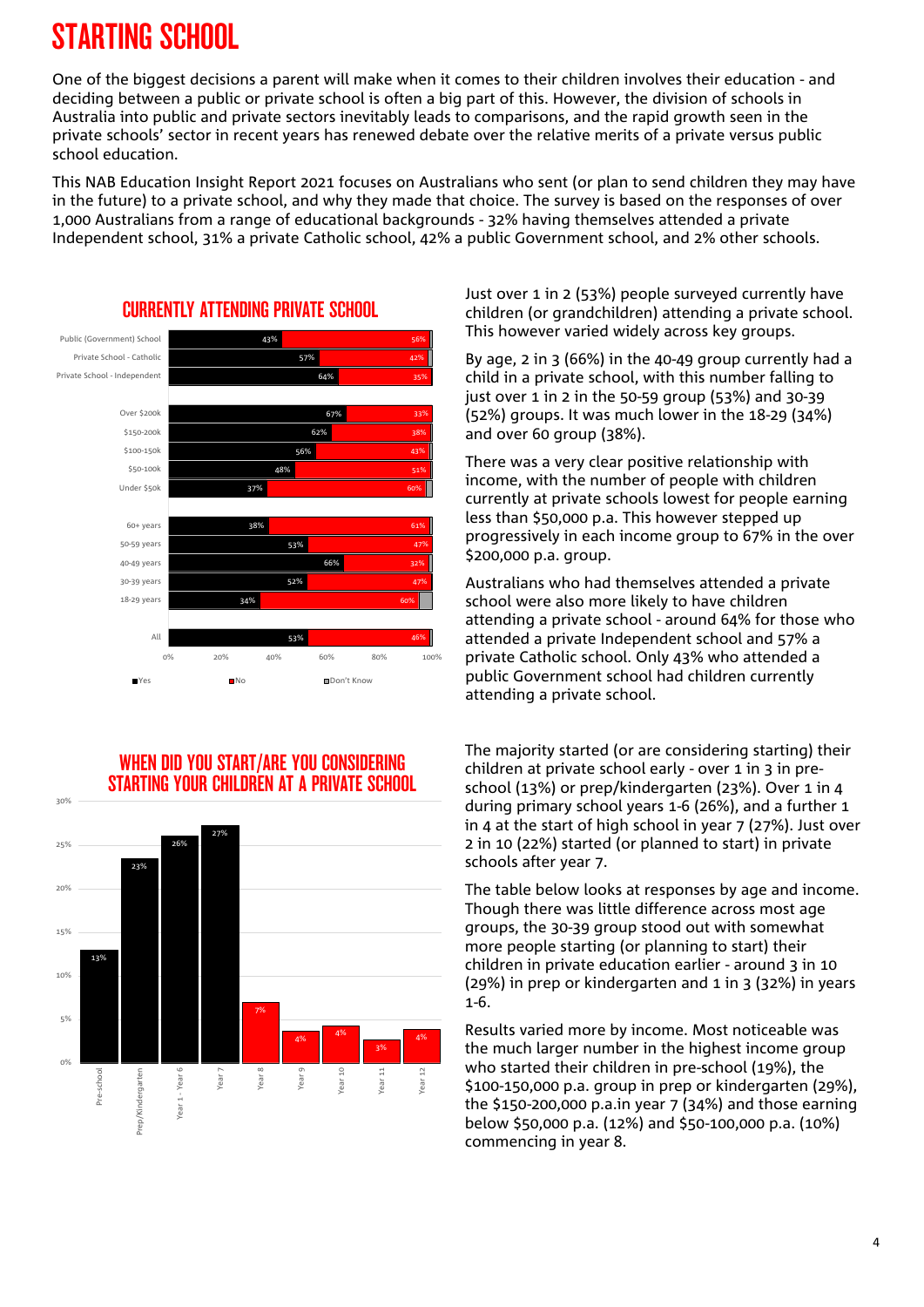### WHEN DID YOU START/ARE CONSIDERING STARTING YOUR CHILDREN AT A PRIVATE SCHOOL: AGE & INCOME

|                   | <b>All</b> | $18 - 29$<br><b>years</b> | $30 - 39$<br>years | 40-49<br>years | 50-59<br>years | $60+$<br><b>years</b> | <b>Under</b><br>\$50k | $$50-$<br>100 <sub>k</sub> | \$100-<br><b>150k</b> | \$150-<br><b>200k</b> | Over<br>\$200 <sub>k</sub> |
|-------------------|------------|---------------------------|--------------------|----------------|----------------|-----------------------|-----------------------|----------------------------|-----------------------|-----------------------|----------------------------|
| Pre-school        | 13%        | 10%                       | 14%                | 13%            | 13%            | 13%                   | 13%                   | 13%                        | 12%                   | 9%                    | 19%                        |
| Prep/Kindergarten | 23%        | 19%                       | 29%                | 21%            | 24%            | 22%                   | 19%                   | 24%                        | 29%                   | 20%                   | 22%                        |
| Year 1 - Year 6   | 26%        | 24%                       | 32%                | 26%            | 23%            | 25%                   | 28%                   | 23%                        | 26%                   | 28%                   | 29%                        |
| Year 7            | 27%        | 26%                       | 19%                | 29%            | 29%            | 32%                   | 23%                   | 28%                        | 23%                   | 34%                   | 31%                        |
| Year 8            | 7%         | 5%                        | 6%                 | 9%             | 5%             | 7%                    | 12%                   | 10%                        | 5%                    | 6%                    | 4%                         |
| Year 9            | 4%         | 5%                        | 3%                 | 4%             | 3%             | 6%                    | 6%                    | 3%                         | 3%                    | 5%                    | 3%                         |
| Year 10           | 4%         | 2%                        | 3%                 | 7%             | 4%             | 4%                    | 5%                    | 5%                         | 4%                    | 5%                    | 3%                         |
| Year 11           | 3%         | 2%                        | 1%                 | 3%             | 3%             | 4%                    | 4%                    | 1%                         | 2%                    | 5%                    | 4%                         |
| Year 12           | 4%         | 2%                        | 4%                 | 4%             | 4%             | 4%                    | 6%                    | 2%                         | 4%                    | 4%                    | 4%                         |

# CHOOSING PRIVATE SCHOOLS

According to ABS data, just over 4 million students were enrolled in Australian schools in 2020, with Catholic and Independent schools accounting for 19.4% and 15.0% of enrolments respectively. The data also showed total student enrolments grew 5.5% in the 5 years to 2020, with Independent schools enjoying the largest gains (9.5%). Moreover, despite COVID, private school enrolments grew at their fastest pace in over a decade (2.6%).

In this section, we ask why did (or would) Australians prefer a private education for their children or grandchildren. Key was the quality of facilities according to most people (41%), This was followed by quality of teachers (39%), level of discipline (38%), better academic results (36%), smaller class sizes (30%), level of individual attention (29%), level of resources (28%), shared religious or value systems (27%), safer environment (26%), with happiness and wellbeing of their children (22%) and better life skills (22%) rounding out the top 10 see chart below.



#### WHY DID/WOULD YOU PREFER A PRIVATE SCHOOL EDUCATION FOR YOUR CHILDREN?

"Other" factors, such as bad reputation of local high schools, boarding school provisions and proximity (3%), level of parental involvement (6%), quality of the school principal (10%) and traditions and pride (10%) were highlighted as reasons by the least number of survey respondents.

The table below focusses on preferences by age. Quality of facilities (29%), shared religious or value systems (17%) and better job opportunities were less important in the 18-29 group, but this age group led the way for level of resources (33%), extracurricular activities (38%), shared educational philosophy (19%), level of parental involvement (17%) and because they could afford to (16%).

Better life skills were a key reason for noticeably more people in the 30-39 group (30%). Quality of facilities resonated with more people in the 40-49 (46%) and over 60 (43%) age groups, with more people in both these age groups also calling out happiness and wellbeing of their child (26%). The 50-59 (33%) and over 60 (30%) groups were most inspired by shared religion or value systems.

Significantly more Australians over 60 also said they preferred a private school education because of the quality of teachers (45%), level of discipline (48%), and better academic results (40%).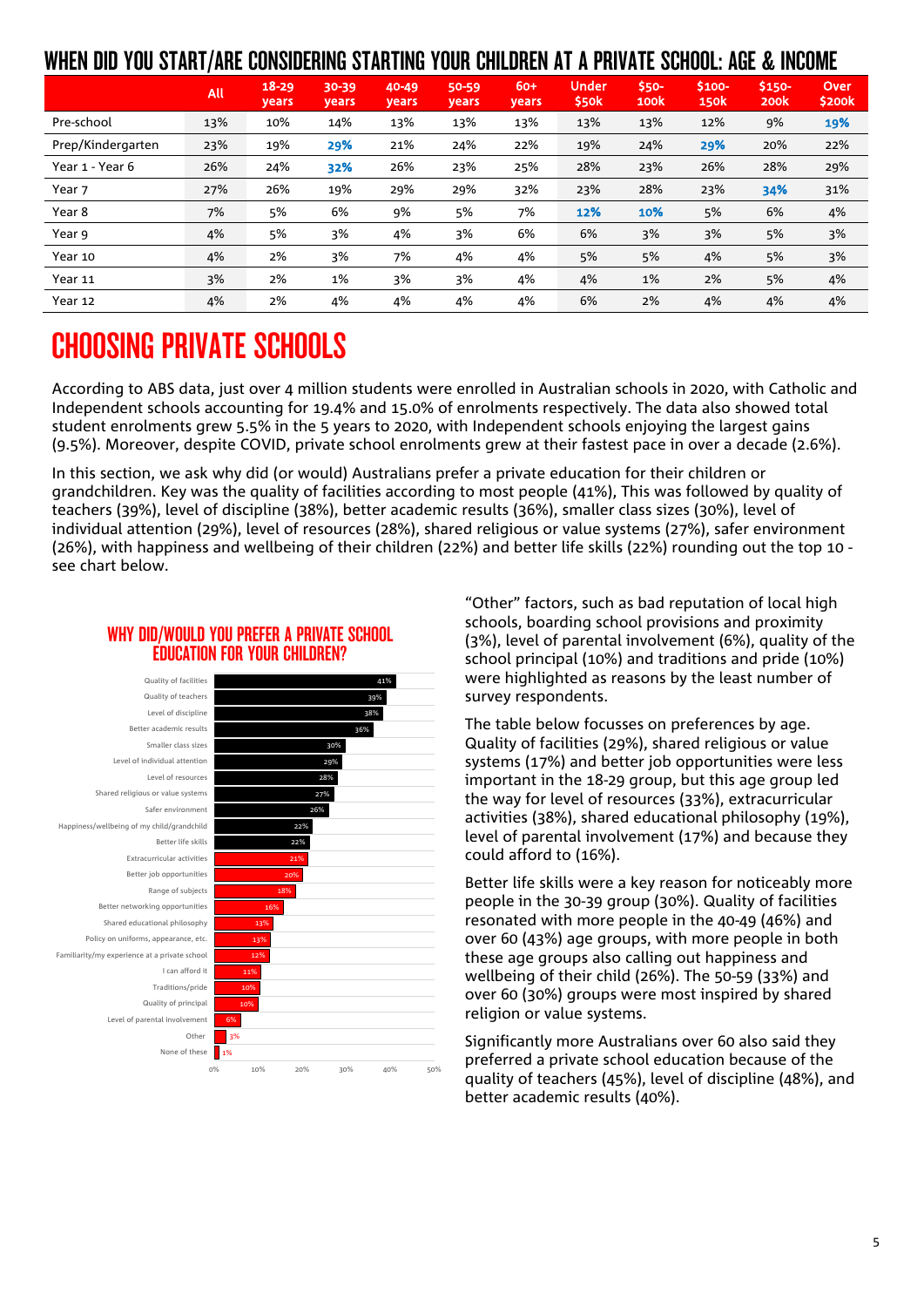### WHY DID/WOULD YOU PREFER A PRIVATE SCHOOL EDUCATION FOR YOUR CHILDREN: AGE

|                                          | All | 18-29 years | 30-39 years | 40-49 years | 50-59 years | 60+ years |
|------------------------------------------|-----|-------------|-------------|-------------|-------------|-----------|
| Quality of facilities                    | 41% | 29%         | 39%         | 46%         | 39%         | 43%       |
| Quality of teachers                      | 39% | 34%         | 32%         | 41%         | 40%         | 45%       |
| Level of discipline                      | 38% | 33%         | 34%         | 33%         | 42%         | 48%       |
| Better academic results                  | 36% | 31%         | 35%         | 36%         | 35%         | 40%       |
| Smaller class sizes                      | 30% | 28%         | 34%         | 25%         | 33%         | 28%       |
| Level of individual attention            | 29% | 21%         | 30%         | 25%         | 32%         | 32%       |
| Level of resources                       | 28% | 33%         | 29%         | 28%         | 28%         | 24%       |
| Shared religious or value systems        | 27% | 17%         | 22%         | 25%         | 33%         | 30%       |
| Safer environment                        | 26% | 28%         | 26%         | 25%         | 24%         | 30%       |
| Happiness/wellbeing of child             | 22% | 19%         | 17%         | 26%         | 26%         | 19%       |
| Better life skills                       | 22% | 22%         | 30%         | 23%         | 15%         | 19%       |
| <b>Extracurricular activities</b>        | 21% | 38%         | 25%         | 23%         | 16%         | 16%       |
| Better job opportunities                 | 20% | 14%         | 23%         | 19%         | 21%         | 20%       |
| Range of subjects                        | 18% | 22%         | 17%         | 23%         | 17%         | 14%       |
| Better networking opportunities          | 16% | 17%         | 18%         | 19%         | 13%         | 10%       |
| Shared educational philosophy            | 13% | 19%         | 13%         | 14%         | 11%         | 14%       |
| Policy on uniforms, appearance, etc.     | 13% | 16%         | 10%         | 13%         | 14%         | 14%       |
| Familiarity/experience at private school | 12% | 17%         | 11%         | 12%         | 12%         | 13%       |
| I can afford it                          | 11% | 16%         | 13%         | 11%         | 9%          | 8%        |
| Traditions/pride                         | 10% | 14%         | 11%         | 9%          | 12%         | 7%        |
| Quality of principal                     | 10% | 14%         | 15%         | 10%         | 8%          | 5%        |
| Level of parental involvement            | 6%  | 17%         | 10%         | 3%          | 5%          | 4%        |
| Other                                    | 3%  | 2%          | 2%          | 2%          | 3%          | 3%        |





Predictions parents would withdraw children from private schools because of the financial pressures caused by the COVID pandemic appear to have fallen flat, given the growth in enrolments reported in 2020. In 2020, private or independent schools enrolled around 15% of all Australian school students, and more than 19% of all secondary enrolments. Indeed, when asked has or will COVID-19 influence their decision on whether to send their children to a private school, on average Australians scored just 3.4 pts out of 10, suggesting it did not play a major role.

While COVID did not unduly influence the decision of men (3.6 pts) and women (3.6 pts), it did play a bigger role by age and income. With younger workers more likely to have been in jobs impacted by the pandemic, COVID had a far bigger influence in the 18-29 (5.1 pts) and 30-39 (5.2 pts) age groups, where 3 in 10 also rated its influence "quite" considerable (i.e. scored 8 pts or higher). The 50-59 (2.1 pts) and over 60 (2.3 pts) groups were least influenced by COVID.

With job losses also hitting the low wage workforce disproportionately, we noted an inverse relationship with income and how COVID influenced the decision to send their children to a private school. Its impact was greatest in the lowest income group (4.4 pts) but stepped down progressively in each income group to just 1.8 pts in the highest income group.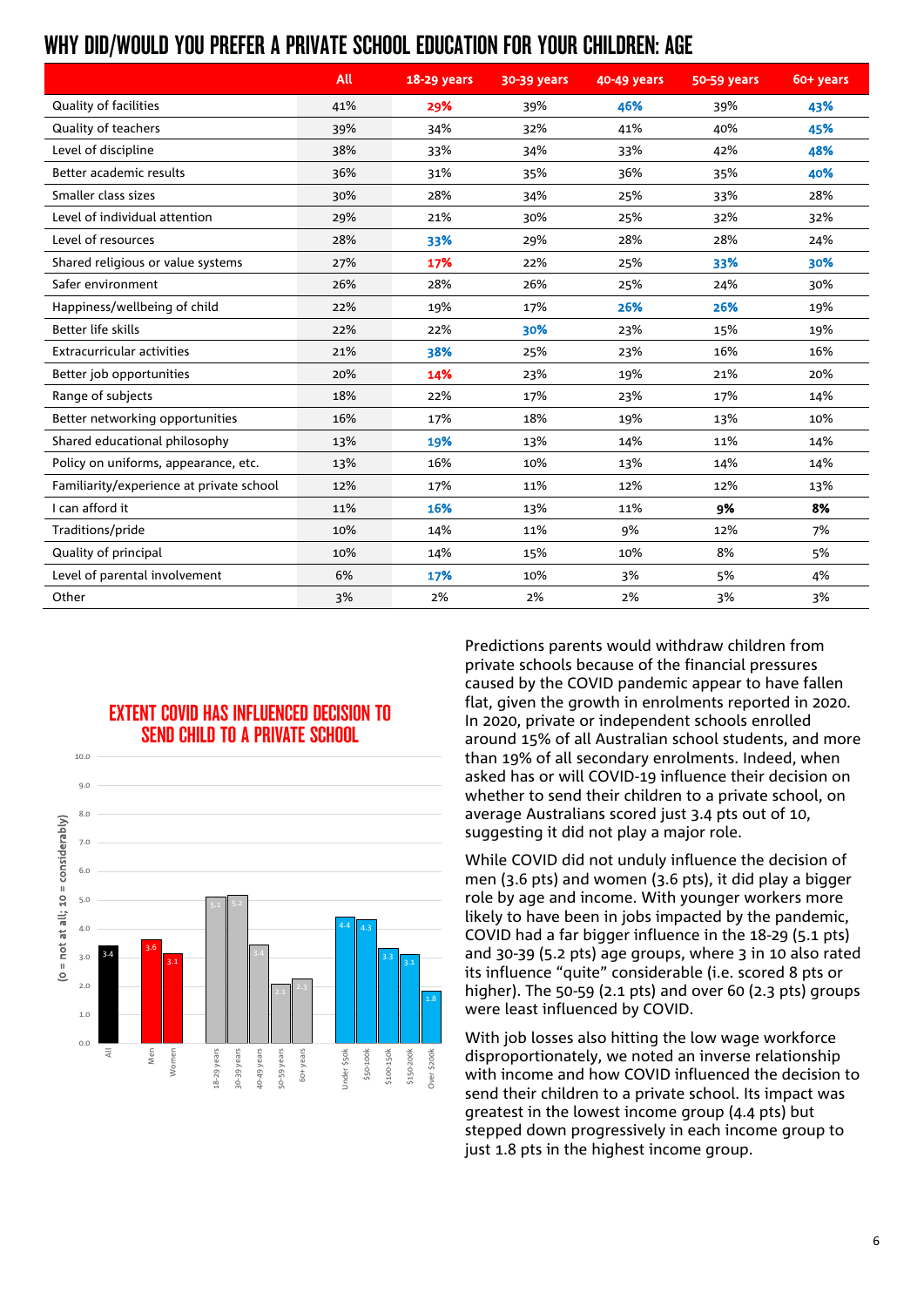

#### PREFERENCE FOR CO-EDUCATIONAL OR SINGLE GENDER SCHOOL

The topic of co-educational or single gender schools has been raging for years, with [research](https://www.heraldsun.com.au/education/study-reveals-benefits-of-allgirls-schools/news-story/54d1c3b36b18468f83f060f9eb6ac5e1) showing both pros and cons for each type. In this survey, we asked Australians who sent or intend to send children to a private school whether they preferred co-educational or single-gender schools.

Almost 2 in 3 (63%) preferred co-educational schools, and just over 1 in 5 (22%) single gender schools. Less than 1 in 10 where unsure (8%) or did not care (7%).

By gender, a similar number of women and men preferred co-educational or single-gender schools. Uncertainty was however a little higher for women (10% women; 7% men), while more men did not care (9% men; 6% women).

By age, 67% in the 30-39 group preferred co-education, compared to around 60-62% in all other age groups. Preference for single gender schools varied more widely, with 19% in the 30-39 and over 60 groups signalling this as their preference, compared to 26% in the 18-29 and 25% in the 50-59 age groups. Noticeably more people over 60 (11%) also did not care.

Preferences varied considerably by income. Over 7 in 10 (71%) in the \$50-100,000 p.a. group preferred coeducational schools, but this fell to 54% in the highest income group. Instead, noticeably more high-income earners preferred single gender schools (31%), or almost twice as many than in the \$50-100,000 p.a. group (17%). Uncertainty was highest in the lowest (11%) and \$150-200,000 p.a. (10%) income groups.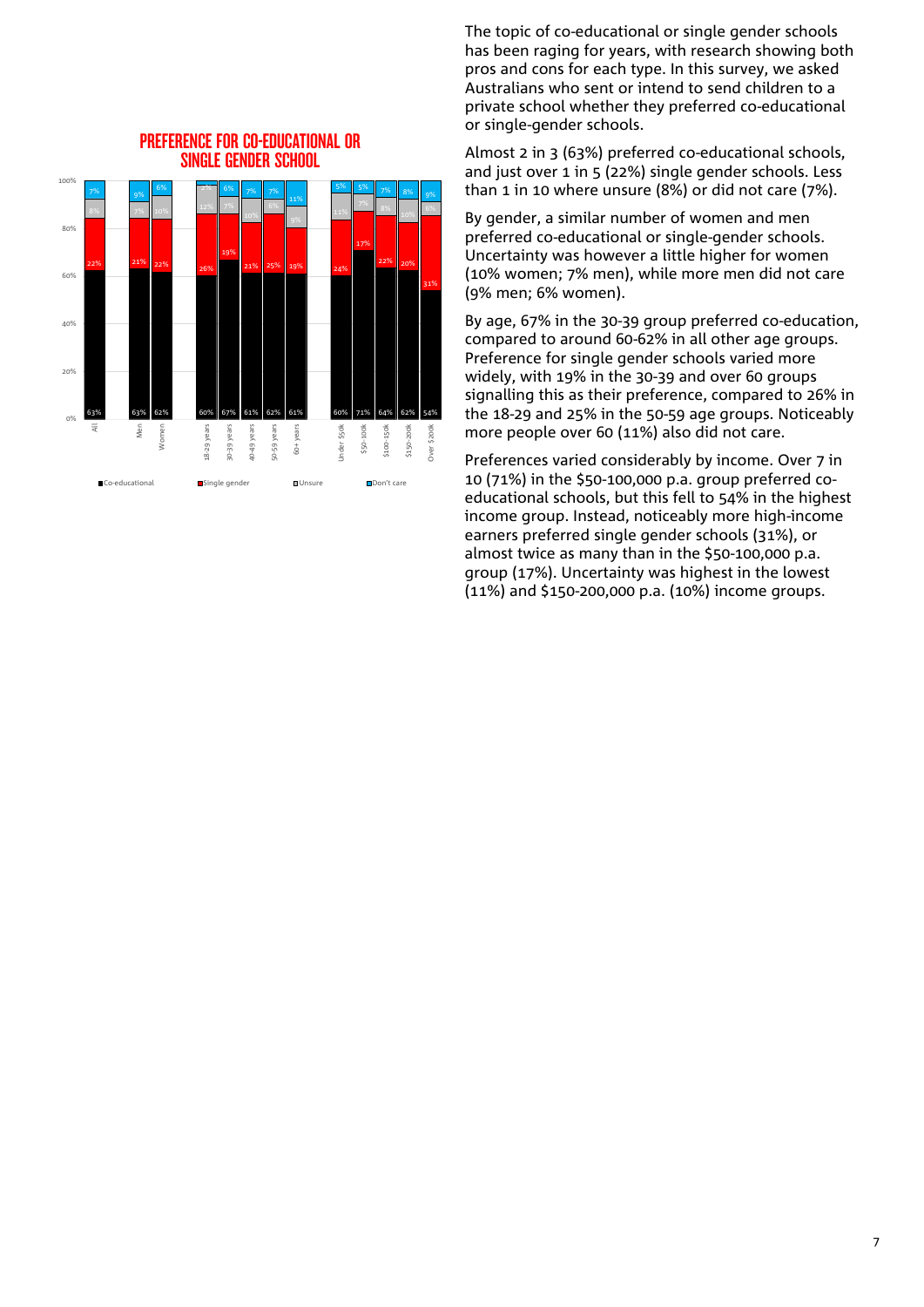# WHAT IS KEY WHEN CHOOSING SCHOOL & SATISFACTION WITH CHOICE

#### WHY DID YOU SELECT THE SPECIFIC SCHOOL YOU ULTIMATELY CHOSE FOR YOUR CHILDREN?

3% 3% 4% 4% 5% 6% 6% Social media Media reports (including ranking tables) Other Meeting with students from the school Child care facility onsite/adjacent to school School website School prospectus/other publications I went to the school Siblings/family went to the school Observing children from the school Children's friends go to the same school School's policy on uniforms, appearance, etc. School open day Preference of my child Friends sent their children there Meeting with principal/senior leaders Meeting teachers from the school Relationship to church/religious affiliation School principal/leadership Extracurricular activities School visits/tour School's class sizes School's traditions/pride Word of mouth/recommendations Range of subjects offered Cost/affordability School's level of discipline Level of school resources School's religious or value systems School's educational philosophy Quality of teachers at the school School's academic results Safe environment Closeness to home/location Quality of school facilities



People who had sent their child to a private school where asked to select the 5 main reasons they chose the school they ultimately sent the child to.

Coming in top position was the quality of the school facilities, which was the main reason according to 1 in 3 (33%) overall. Location was next most important, with 29% selecting closeness to home or location. This was followed by a safe environment (26%), the school's academic results (25%) and quality of the teachers at school (22%).

Other important considerations for around 2 in 10 people were the school's educational philosophy (22%), religious or values system (22%), level of school resources (22%), discipline (20%), cost and affordability (19%), range of subjects offered (19%) and word of mouth and recommendations (18%).

Social media (3%), media reports including ranking tables (3%), meeting with students from the school (4%) and other issues (4%) such as being offered a scholarship were the least influential considerations.

The table below highlights the top 5 reasons by gender, age and income, as well as significant differences within these demographic groups.

By gender, the main reasons why men and women chose their selected school were broadly aligned with the overall average, though the school's educational philosophy also tied in the top 5 for men.

By age, outside of school facilities and academic results, the 18-29 group also nominated educational philosophy (30%), level of discipline (25%) and school open day (25%) in their top 5. School website (20%), social media (20%) and media reports (15%) were also important for significantly more people in this group relative to other age groups. In the 30-39 age group, quality of teachers did not rank in their top 5 and was replaced by discipline (20%) and word of mouth and recommendations (20%). This group was also far more likely to have based their decision on having childcare facilities onsite or next to the school (14%)

The main reasons in the 40-49 and 50-59 age groups aligned broadly with the national average, though educational philosophy (24%) and level of school resources (25%) also tied in the top 5 in the 50-59 group. In the over 60 group, much more emphasis was placed on the school's educational philosophy (35%) and level of discipline (34%).

The key reasons why people ultimately chose a specific school differs considerably by income. In the lowest income group, location and quality of school were overtaken by the school's level of discipline (39%) and range of subjects offered (30%). Moreover, noticeably more low-income earners rated discipline higher than any other reason, and also significantly more than in any other income group. School uniform policy (23%), school prospectus or other publications (14%) and media reports (9%) also influenced far more low-income earners than other income groups.

In the \$50-100,000 p.a. group, quality of teachers was overtaken by the school's religious or value systems (27%), with academic results in the \$\$100-150,000 p.a. group also replaced by religious or value systems (24%). In the \$150-200,000 p.a. group, educational philosophies (24%) and word of mouth and recommendations (28%) were more important reasons than academic results and quality of teachers. In the highest income group, location did not figure as prominently, but the level of school resources (37%) was cited as a key reason by a significantly higher number of high-income earners than in any other income group.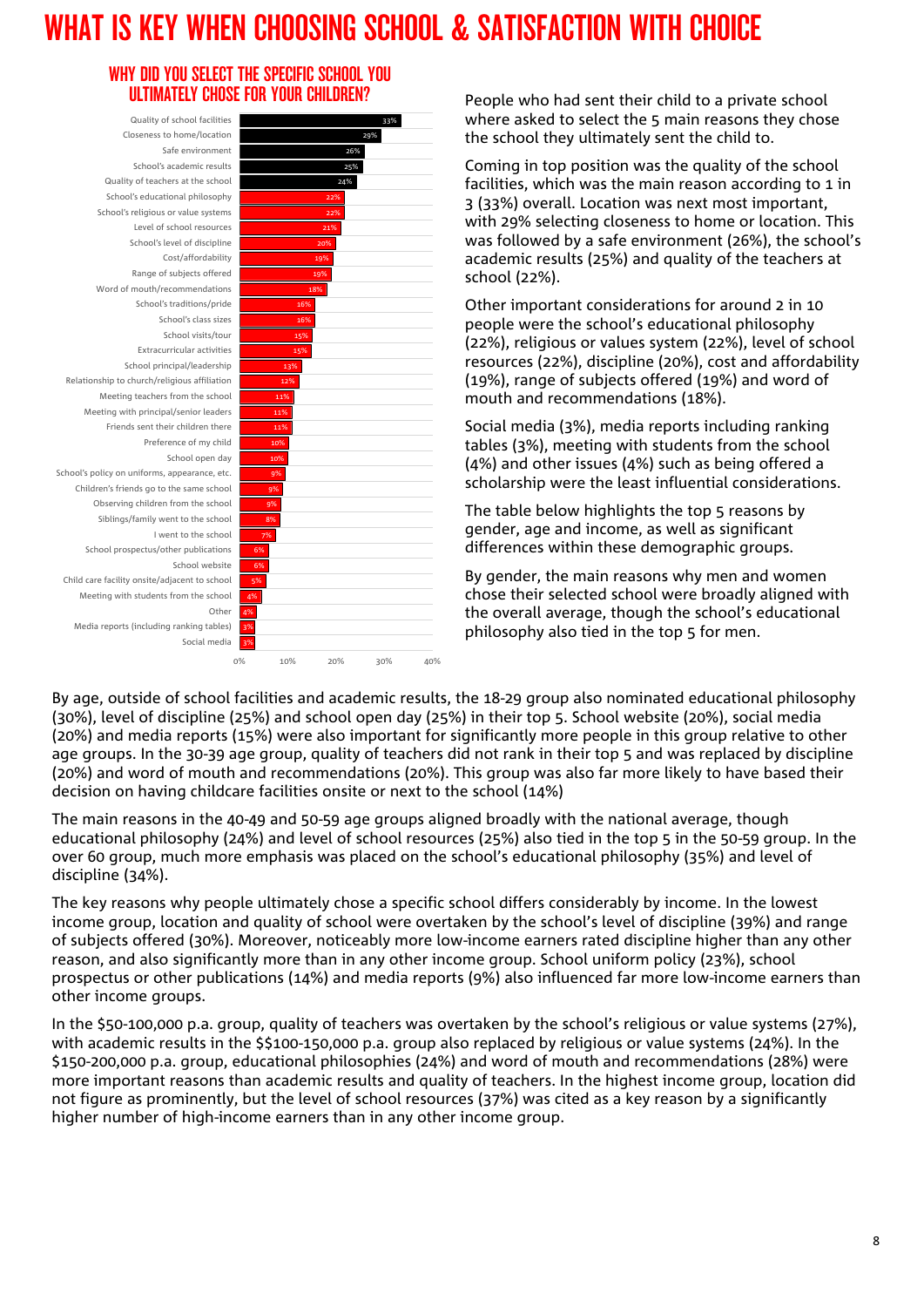### WHY DID YOU SELECT THE SPECIFIC SCHOOL YOU CHOSE: GENDER, AGE & INCOME

|                                              | ₹   | Men | <b>Women</b> | 18-29 years | 30-39 years | 40-49 years | 50-59 years | 60+ years | Under \$50k | \$50-100k | \$100-150k | \$150-200k | Over \$200k |
|----------------------------------------------|-----|-----|--------------|-------------|-------------|-------------|-------------|-----------|-------------|-----------|------------|------------|-------------|
| Quality of school facilities                 | 33% | 34% | 33%          | 25%         | 24%         | 35%         | 38%         | 40%       | 27%         | 31%       | 29%        | 49%        | 41%         |
| Closeness to home/location                   | 29% | 28% | 32%          | 15%         | 21%         | 33%         | 34%         | 28%       | 20%         | 29%       | 31%        | 29%        | 24%         |
| Safe environment                             | 26% | 26% | 25%          | 20%         | 28%         | 25%         | 24%         | 29%       | 25%         | 27%       | 27%        | 23%        | 27%         |
| School's academic results                    | 25% | 26% | 24%          | 30%         | 22%         | 26%         | 24%         | 29%       | 30%         | 25%       | 20%        | 18%        | 28%         |
| Quality of teachers at the school            | 24% | 24% | 24%          | 15%         | 17%         | 28%         | 26%         | 24%       | 20%         | 20%       | 22%        | 18%        | 35%         |
| School's religious or value systems          | 22% | 21% | 23%          | 20%         | 18%         | 24%         | 20%         | 25%       | 23%         | 27%       | 24%        | 20%        | 14%         |
| School's educational philosophy              | 22% | 24% | 19%          | 30%         | 17%         | 17%         | 24%         | 35%       | 14%         | 14%       | 20%        | 24%        | 28%         |
| Level of school resources                    | 21% | 21% | 21%          | 0%          | 19%         | 19%         | 25%         | 26%       | 23%         | 14%       | 16%        | 18%        | 37%         |
| School's level of discipline                 | 20% | 22% | 17%          | 25%         | 20%         | 14%         | 20%         | 34%       | 39%         | 20%       | 21%        | 18%        | 11%         |
| Cost/affordability                           | 19% | 18% | 21%          | 20%         | 14%         | 24%         | 16%         | 24%       | 20%         | 22%       | 19%        | 22%        | 15%         |
| Range of subjects offered                    | 19% | 19% | 18%          | 20%         | 17%         | 18%         | 21%         | 19%       | 30%         | 19%       | 19%        | 13%        | 17%         |
| Word of mouth/recommendations                | 18% | 14% | 22%          | 5%          | 20%         | 20%         | 16%         | 16%       | 16%         | 14%       | 20%        | 28%        | 14%         |
| School's class sizes                         | 16% | 18% | 12%          | 20%         | 19%         | 13%         | 17%         | 15%       | 11%         | 20%       | 12%        | 17%        | 17%         |
| School's traditions/pride                    |     | 16% | 15%          | 10%         | 16%         | 13%         | 18%         | 18%       | 20%         | 16%       | 19%        | 6%         | 15%         |
| School visits/tour                           | 15% | 15% | 15%          | 15%         | 19%         | 16%         | 15%         | 6%        | 5%          | 15%       | 18%        | 13%        | 18%         |
| <b>Extracurricular activities</b>            | 15% | 14% | 15%          | 20%         | 17%         | 16%         | 14%         | 9%        | 14%         | 17%       | 17%        | 9%         | 20%         |
| School principal/leadership                  | 13% | 11% | 15%          | 5%          | 11%         | 13%         | 14%         | 15%       | 7%          | 12%       | 12%        | 18%        | 12%         |
| Relationship to church/religious affiliation | 12% | 12% | 12%          | 15%         | 10%         | 10%         | 17%         | 10%       | 7%          | 13%       | 18%        | 9%         | 10%         |
| Meeting teachers from the school             | 11% | 12% | 10%          | 20%         | 16%         | 12%         | 6%          | 9%        | 7%          | 14%       | 12%        | 9%         | 10%         |
| Friends sent their children there            | 11% | 11% | 10%          | 10%         | 11%         | 13%         | 10%         | 6%        | 11%         | 10%       | 14%        | 10%        | 11%         |
| Meeting with principal/senior leaders        | 11% | 10% | 11%          | 10%         | 15%         | 10%         | 12%         | 3%        | 5%          | 13%       | 12%        | 11%        | 9%          |
| Preference of my child                       | 10% | 9%  | 12%          | 10%         | 9%          | 12%         | 10%         | 7%        | 9%          | 9%        | 12%        | 12%        | 7%          |
| School open day                              | 10% | 9%  | 11%          | 25%         | 9%          | 13%         | 8%          | 3%        | 9%          | 9%        | 9%         | 15%        | 10%         |
| School's uniform policy, appearance, etc.    | 9%  | 9%  | 10%          | 15%         | 12%         | 8%          | 9%          | 9%        | 23%         | 8%        | 10%        | 11%        | 7%          |
| Children's friends go to the same school     | 9%  | 8%  | 10%          | 10%         | 7%          | 11%         | 8%          | 7%        | 5%          | 11%       | 8%         | 10%        | 10%         |
| Observing children from the school           | 9%  | 8%  | 10%          | 20%         | 14%         | 8%          | 4%          | 6%        | 11%         | 11%       | 12%        | 2%         | 5%          |
| Siblings/family went to the school           | 8%  | 10% | 7%           | 5%          | 8%          | 7%          | 10%         | 10%       | 5%          | 7%        | 11%        | 7%         | 8%          |
| I went to the school                         | 7%  | 8%  | 7%           | 10%         | 8%          | 8%          | 8%          | 1%        | 9%          | 7%        | 5%         | 5%         | 13%         |
| School website                               | 6%  | 8%  | 4%           | 20%         | 9%          | 6%          | 2%          | 4%        | 7%          | 10%       | 7%         | 4%         | 1%          |
| School prospectus/other publications         | 6%  | 6%  | 6%           | 0%          | 9%          | 5%          | 8%          | 1%        | 14%         | 6%        | 6%         | 6%         | 4%          |
| Childcare facility onsite/next to school     | 5%  | 5%  | 5%           | 0%          | 14%         | 4%          | 2%          | 4%        | 7%          | 4%        | 6%         | 7%         | 7%          |
| Meeting with students from the school        | 4%  | 4%  | 5%           | 0%          | 10%         | 2%          | 5%          | 1%        | 0%          | 7%        | 3%         | 6%         | 3%          |
| Other                                        | 4%  | 3%  | 5%           | 0%          | 2%          | 5%          | 5%          | 0%        | 0%          | 2%        | 4%         | 2%         | 9%          |
| Media reports (including ranking tables)     | 3%  | 3%  | 3%           | 15%         | 4%          | 4%          | 1%          | 0%        | 9%          | 1%        | 5%         | 2%         | 2%          |
| Social media                                 | 3%  | 3%  | 3%           | 20%         | 4%          | 3%          | 1%          | 3%        | 9%          | 7%        | 0%         | 2%         | 1%          |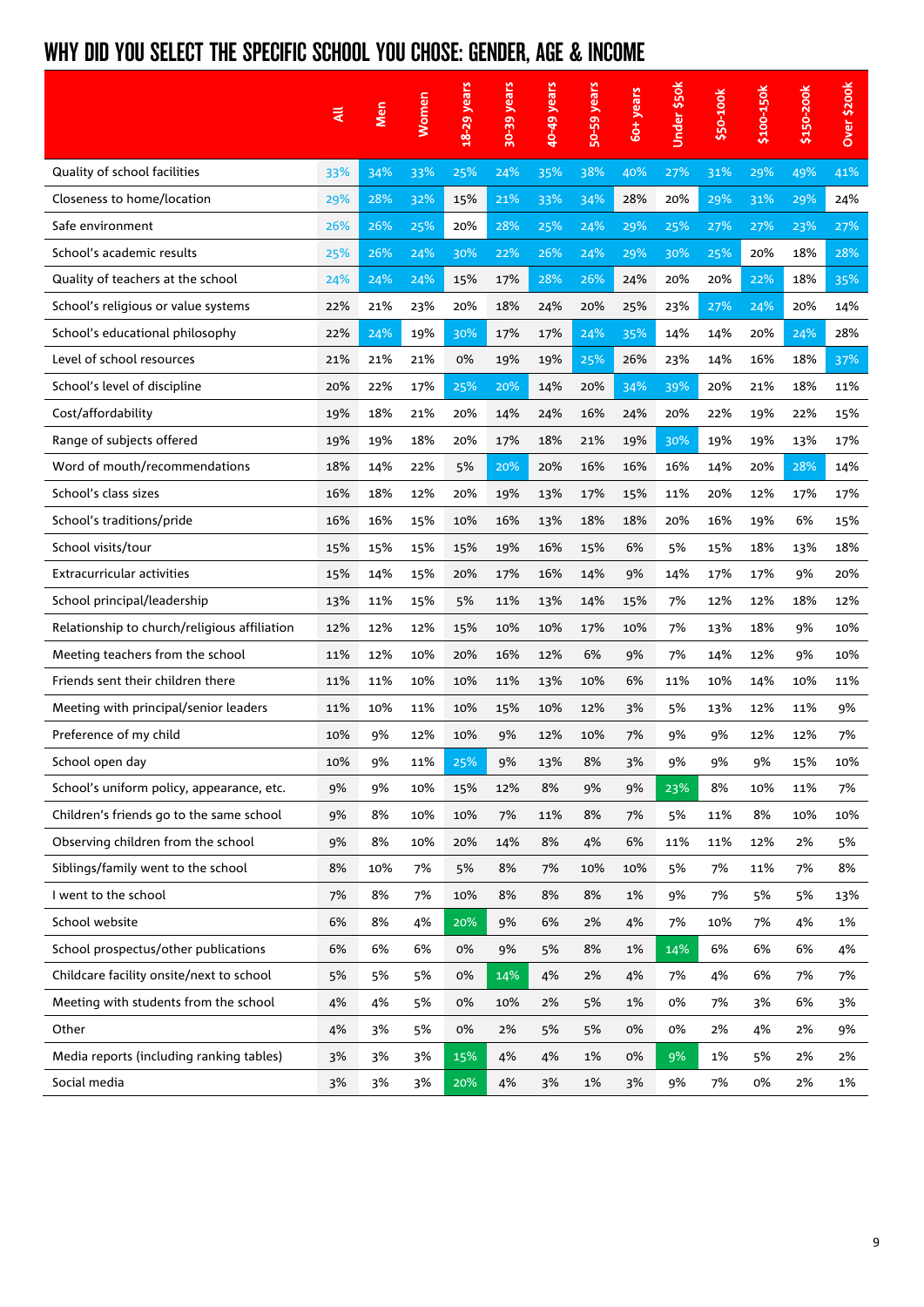#### HOW INVOLVED WERE CHILDREN IN FINAL SELECTION OF SCHOOL?



HOW SATISFIED ARE YOU WITH YOUR CHILDREN'S PRIVATE SCHOOL EDUCATION?



The survey suggests children were "quite" involved in the final selection of their school, scoring 7.1 pts out of 10 (10 is completely involved). Over 1 in 2 (54%) said they were "very" involved (i.e. scored 8+ pts), and 1 in 4 (24%) "completely" involved (i.e. 10 pts). Only 6% said they were not involved (0 pts).

Men (7.1 pts) and women (7.1 pts) agreed on their level of involvement. But we noted a large difference in the 18-29 group (8.5 pts) compared to the over 60 group (6.0 pts). Interestingly, while 25% in the 18-29 group and 21% in the 60+ group said they were "completely" involved, a 0% result was recorded in the 18-29 group for having not been involved, compared to 12% in the over 60 group.

Involvement by income levels was lowest in the under \$50,000 p.a. and \$150-200,000 p.a. range (6.8 pts), and highest in the \$100-150,000 p.a. range (7.4 pts). Noninvolvement was highest in the lowest (9%) and highest (10%) income groups.

People who send or sent their child to a private school expressed very high levels of satisfaction with their education, on average scoring 7.9 pts out of 10 (where 10 is completely satisfied). Moreover, around 2 in 3 (64%) rated their level of satisfaction "high" (i.e. 8 pts or higher), with only 1% of all survey respondents reporting "low" satisfaction (i.e. less than 4 pts).

The gender split revealed slightly higher satisfaction for women (8.1 pts) than men (7.8 pts). Satisfaction levels were also elevated in all age groups though did step up modestly from 7.7 pts in the 18-29 group to 7.9 pts in the 50-59 group, with a more significant jump in the over 60 group (8.4 pts).

Income levels did not unduly influence the results with those in the \$100-150,000 p.a. and over \$200,000 p.a. groups reporting slightly higher levels of satisfaction (8.1 pts) than in all other income groups (7.7 pts).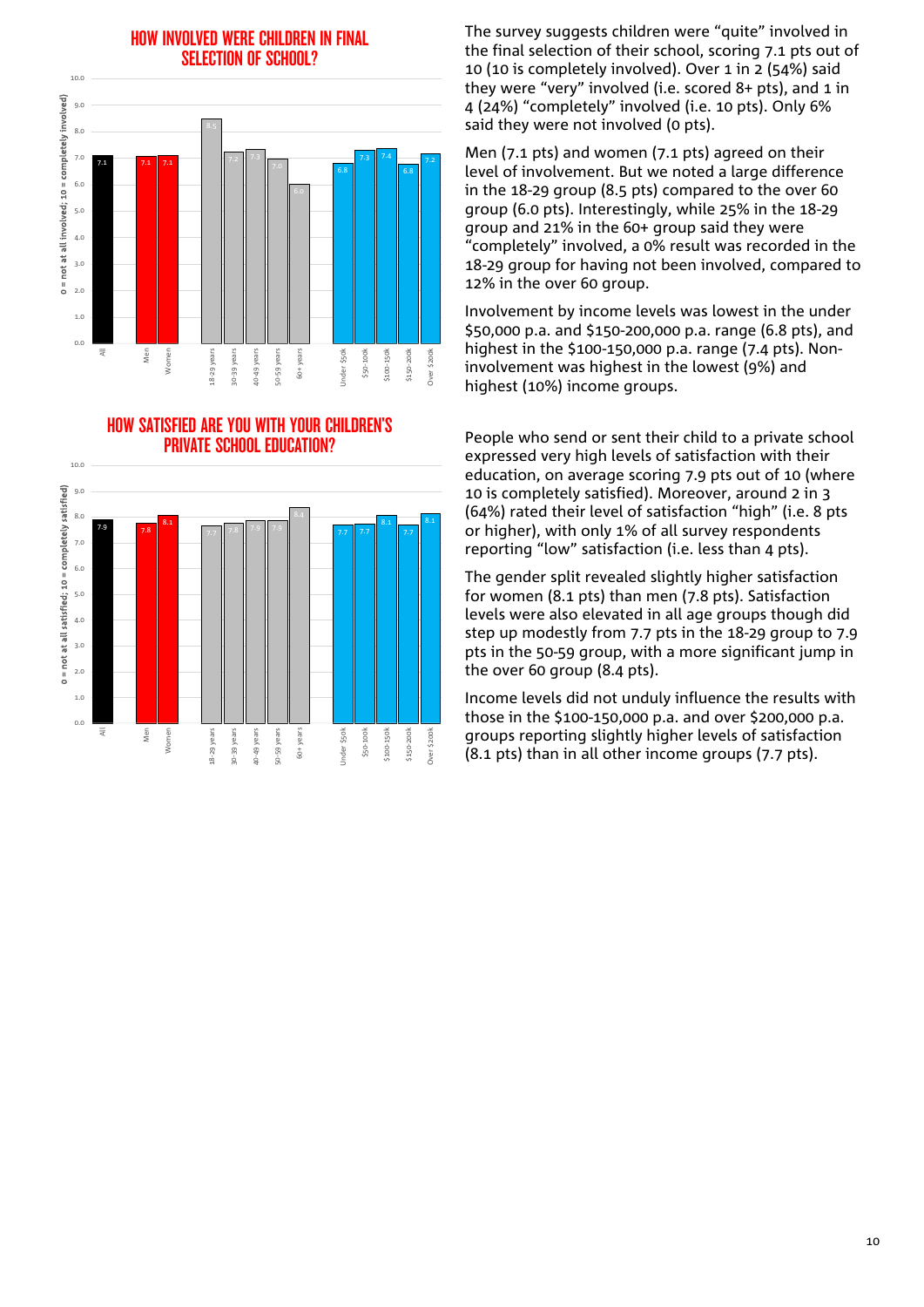# WHAT AUSTRALIANS VALUE MOST IN A PRIVATE SCHOOL

40% 40% 47%

#### WHAT IS MOST IMPORTANT TO YOU IN RELATION TO SKILLS ATTAINED AND RESULTS ACHIEVED?



Survey respondents were asked to think about what they most want from a private school for their children or grandchildren in relation to skills attained and results achieved, and select their top 5.

Leading the way was self-confidence and resilience (47%). This was followed by happiness and personal wellbeing (40%), good study habits, self-discipline and preparation for university and higher education (40%), critical thinking skills and the ability to think for themselves (36%), and sense of community responsibility, ethics and moral code of conduct (34%) rounding out the top 5.

Many - around 3 in 10 - also identified core skills in mathematics, reading and verbal and written communication (31%), strong academic results such as a high ATAR or test scores (28%), life skills around things such as money management, nutrition etc. (27%), healthy and respectful relationships with others, understanding consent etc. (27%), social skills, relating to others and opportunities for personal development (27%), leadership skills (26%) and the ability to identify their own interests and pursue talents (25%) as key.

Only 1 in 10 said entrepreneurial spirit, passion and skills to own or run a business (10%), and the share of students that go on to attend a top tier university (11%) were important.

### MOST IMPORTANT IN RELATION TO SKILLS ATTAINED AND RESULTS ACHIEVED: AGE

|                                                                       | All | $18 - 29$<br>years | 30-39<br>years | 40-49<br>years | 50-59<br>years | $60+$<br>years |
|-----------------------------------------------------------------------|-----|--------------------|----------------|----------------|----------------|----------------|
| Self-confidence/resilience                                            | 47% | 36%                | 40%            | 44%            | 55%            | 49%            |
| Happiness/level of personal wellbeing                                 | 40% | 29%                | 35%            | 42%            | 42%            | 44%            |
| Good study habits, self-discipline & preparation for uni/higher educ. | 40% | 43%                | 33%            | 39%            | 42%            | 47%            |
| Critical thinking skills/able to think for themselves                 | 36% | 38%                | 33%            | 36%            | 41%            | 34%            |
| Sense of community responsibility, ethics & moral code of conduct     | 34% | 31%                | 26%            | 28%            | 39%            | 46%            |
| Core skills in maths, reading, verbal/written communication           | 31% | 22%                | 32%            | 32%            | 31%            | 34%            |
| Strong academic results (high ATAR/test scores)                       | 28% | 33%                | 23%            | 27%            | 31%            | 28%            |
| Life skills (e.g., money management, nutrition, etc.)                 | 27% | 33%                | 33%            | 29%            | 22%            | 21%            |
| Healthy/respectful r/ships with others/understanding consent etc.     | 27% | 16%                | 23%            | 27%            | $32\%$         | 28%            |
| Social skills/relating to others & opportunities for personal dev.    | 27% | 34%                | 25%            | 24%            | 25%            | 32%            |
| Leadership skills                                                     | 26% | 21%                | 30%            | 29%            | 23%            | 21%            |
| Ability to identify own interests and pursue talents                  | 25% | 24%                | 26%            | 24%            | 25%            | 28%            |
| Gain a love of/curiosity for learning                                 | 22% | 21%                | 25%            | 22%            | 22%            | 19%            |
| Preparation for & understanding of the future job market              | 18% | 22%                | 19%            | 20%            | 17%            | 15%            |
| Networking skills/opportunities during and post school                | 16% | 24%                | 19%            | 19%            | 11%            | 11%            |
| Safe/responsible use of the internet/social media                     | 15% | 12%                | 18%            | 17%            | 13%            | 13%            |
| Share of students that go on to attend a top tier university          | 11% | 17%                | 13%            | 9%             | 11%            | 11%            |
| Entrepreneurial spirit/passion/skills to own/run a business           | 10% | 17%                | 15%            | 11%            | 7%             | 4%             |

The table above compares the results by age, and it highlights some key differences in what was most important in different age groups.

Though resilience and self-confidence ranked most important in all age groups from 30-39 onwards, good study habits, self-discipline and preparation for university and higher education (43%) was ranked highest in the 18-29 group, followed by critical thinking skills and ability to think for themselves (38%).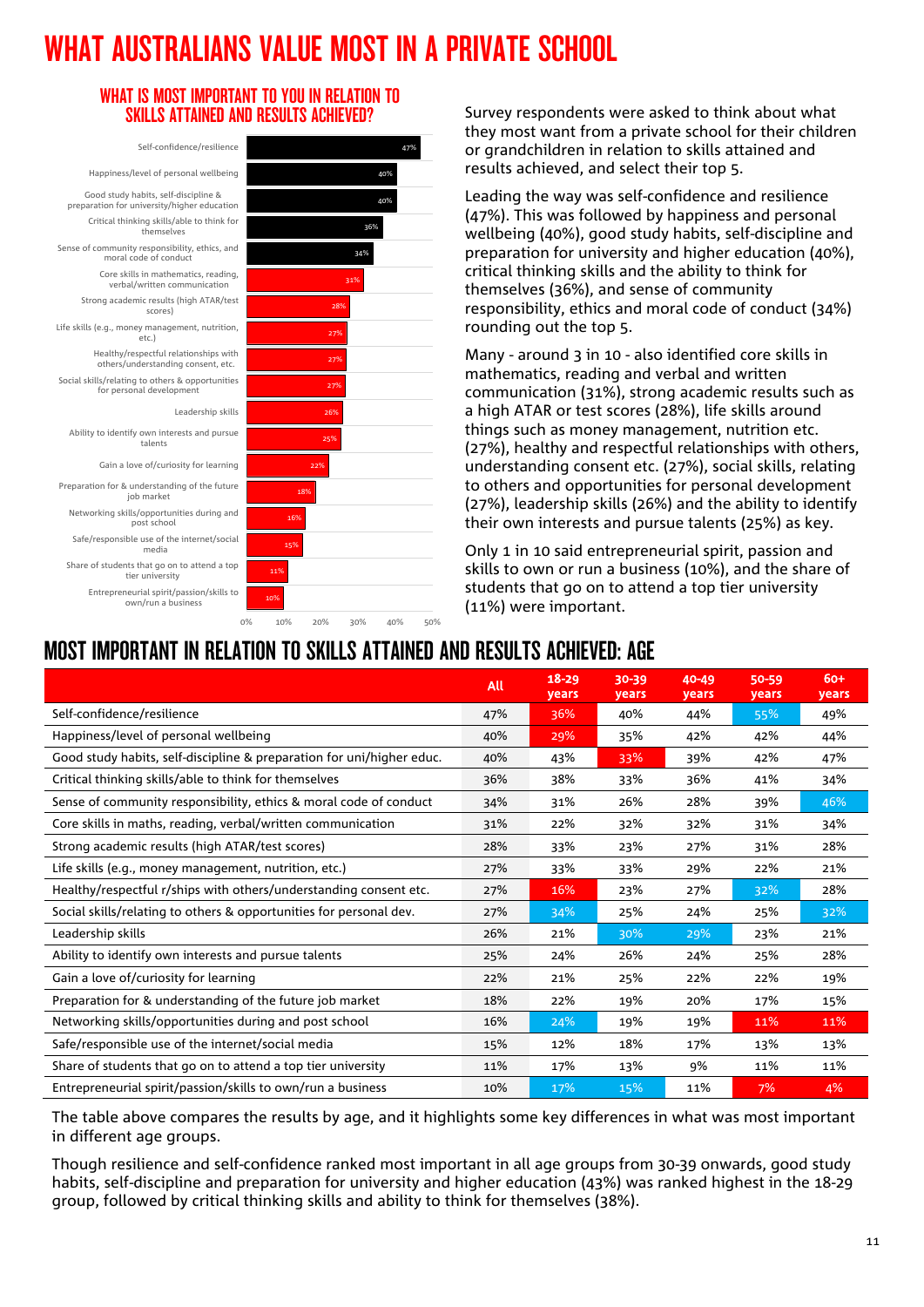Other noticeable differences related to networking skills and opportunities during and post school, which was much more important in the 18-29 group (24%), self-confidence and resilience (55%) and healthy and respectful relationships etc. (32%) in the 50-59 group, and sense of community, responsibility, ethics and moral code of compass in the over 60 group (46%).

Social skills, relating to others and opportunities for personal development were also noticeably more important in the 18-29 (34%) and over 60 (32%) age groups, and leadership skills in the 30-39 (30%) and 40-49 (29%) age groups.

In contrast, self-confidence and resilience (36%), happiness and wellbeing (29%), and healthy and respectful relationships etc. (16%) were far less important in the 18-29 group. Good study habits, self-discipline and preparation for university or higher education (33%) was less important in the 30-39 group, and entrepreneurial spirit and networking skills for people over 50 when compared to people under 40.

### SKILLS ATTAINED & RESULTS ACHIEVED: AGREE WITH STATEMENTS ABOUT PRIVATE SCHOOL STUDENTS VS. STUDENTS EDUCATED IN PUBLIC SCHOOL SYSTEM

| Have better study habits, more self-disciplined & better prepared for university/higher<br>education | 75% |     |     |               | 12% | 14%  |
|------------------------------------------------------------------------------------------------------|-----|-----|-----|---------------|-----|------|
| Have a better sense of community responsibility, ethics, and morality                                | 71% |     |     |               | 13% | 16%  |
| Are more likely to be self-confident                                                                 | 70% |     |     |               | 13% | 18%  |
| Have better core skills in mathematics, reading, verbal/written communication                        | 69% |     |     |               | 13% | 19%  |
| Have a stronger moral code of conduct & are more responsible citizens                                | 69% |     |     |               | 14% | 17%  |
| Have better social skills & more opportunities for personal development                              | 68% |     |     |               | 13% | 19%  |
| Are better prepared for the future job market                                                        | 67% |     |     |               | 13% | 20%  |
| Have stronger critical thinking skills, better ability to think for themselves                       | 66% |     |     |               | 14% | 20%  |
| Are better able to identify their interests and pursue their talents                                 | 65% |     |     |               | 13% | 22%  |
| Have better leadership skills                                                                        | 65% |     |     |               | 13% | 22%  |
| Have more healthy/respectful relationships with others/understand consent                            | 61% |     |     |               | 15% | 23%  |
| Have better life skills (e.g., money management, nutrition, etc.)                                    | 60% |     |     |               | 15% | 25%  |
| Are happier with higher levels of general wellbeing                                                  | 60% |     |     | 13%           |     | 27%  |
| Have a curiosity for and love of learning                                                            | 59% |     |     |               | 15% | 27%  |
| Are more entrepreneurial/more likely to own a business                                               | 54% |     |     | 16%           |     | 30%  |
| Are more responsible/safe in their use of the internet/social media                                  | 48% |     |     | 22%           |     | 30%  |
| Are exposed to a more diverse student body (race, ethnicity, socio-economic, etc.)                   | 45% |     |     |               | 34% | 20%  |
|                                                                                                      | O%  | 20% | 40% | 60%           | 80% | 100% |
| $A$ qree<br>Disagree                                                                                 |     |     |     | <b>Unsure</b> |     |      |

As shown above, survey respondents said the top 5 things they wanted from a private school for their children in relation to skills attained and results achieved were: self-confidence and resilience; happiness and personal wellbeing; good study habits, self-discipline and preparation for university and higher education; critical thinking skills and the ability to think for themselves; and sense of community responsibility, ethics and moral code of conduct.

Having established this, we wanted to know if private schools were delivering. In order to do so, we asked respondents if they agreed with key statements about private school students in comparison to those educated in the public Government school system. In this way, we could gauge if what people valued most from a private school education was being delivered.

The results suggest private schools are delivering, with agreement very high particularly around the statements: "Compared to the public schools, private students" … "have better study habits, more self-disciplined and better prepared for university or higher education" (75%), "have a better sense of community responsibility, ethics and morality" (71%), "are more likely to be self-confident" (70%), and "have stronger critical thinking skills, better ability to think for themselves" (66%).

In one area, however they fell short. Happiness and level of wellbeing was ranked the second most important factor in terms of what people wanted from a private school, but the number that agreed with the statement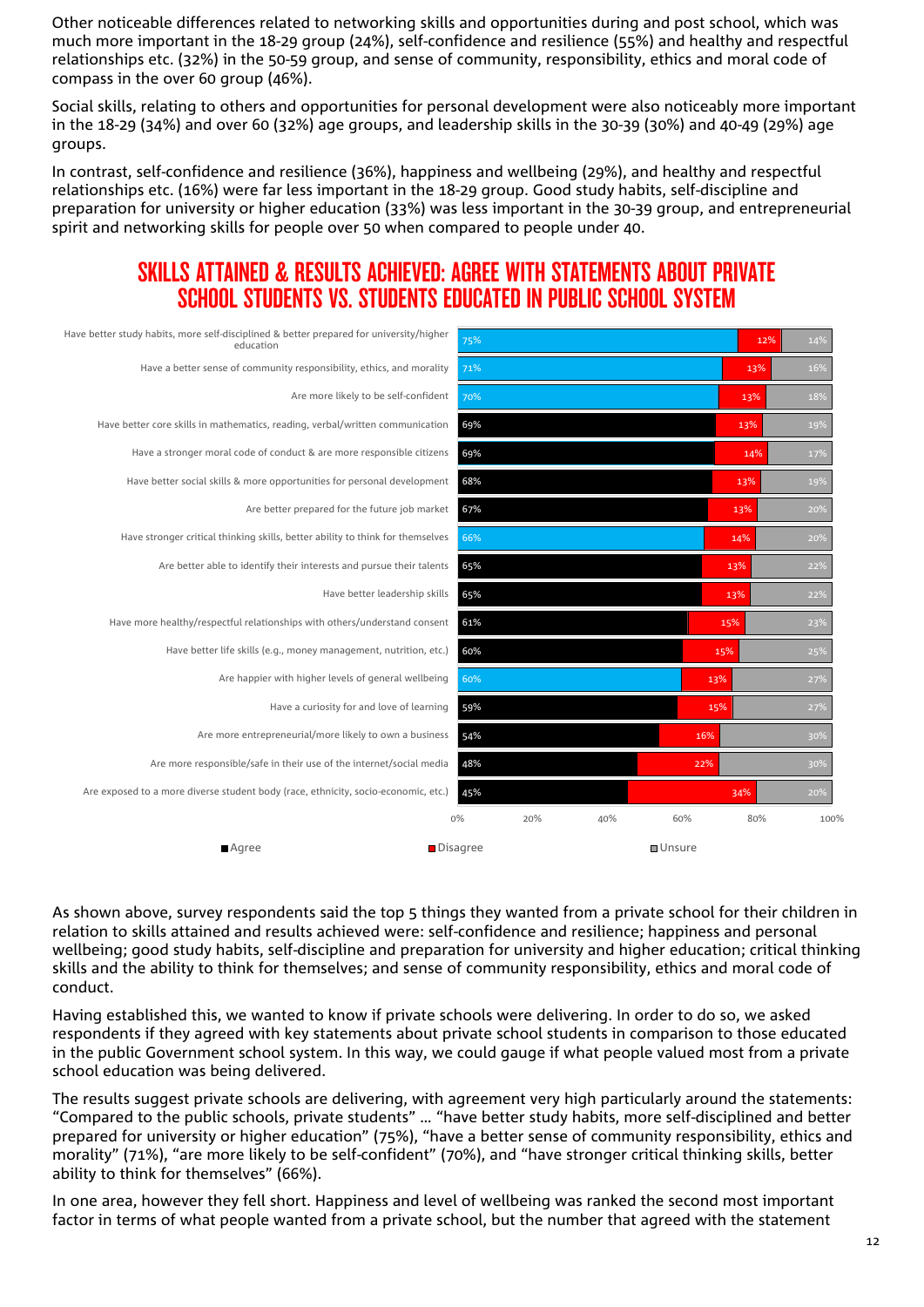"Compared to public schools, private school students are happier with higher levels of general wellbeing" was somewhat lower at just 60%.

High levels of uncertainty (answered "unsure"), especially around responsible and safe use of internet and social media (30%), more entrepreneurship (30%), curiosity for and fun of learning (27%) and wellbeing and happiness (27%) suggest an opportunity for private schools to improve communication on how students are engaging or faring on these issues to both existing and prospective parents.

The table below summarises the extent of agreement with statements relating to skills attained and results achieved by age.

Though agreement is high for most statements, the level of agreement varies considerably in some areas. In particular, people over the age of 60 are in much higher agreement around the statements relating to better study habits (83%), sense of community (79%), self-confidence (78%), moral code of conduct (75%) and better social skills (74%) than all other age groups.

However, noticeably more people in the 30-39 group agree with the statements relating to better life skills (69%), entrepreneurship (67%), responsible use of internet and social media (59%) and exposure to a more diverse student body (57%).

In contrast, agreement was significantly lower in the 18-29 age group in the areas of better cores skills in maths, reading and verbal communication (59%), moral code of conduct (57%), identifying interests and pursuing talents (57%), happiness and wellbeing (52%), curiosity and love of learning (45%) and (along with the 50-59 group) responsible use of internet and social media (40%).

Agreement in the 50-59 group around the statement relating to entrepreneurship was also considerably lower than in any other age group (40%).

The results suggest that in many areas, the advantages of a private education over the public system has narrowed over time in key areas relating to skills attained and results achieved.

### SKILLS ATTAINED & RESULTS ACHIEVED - AGREE WITH FOLLOWING STATEMENTS: AGE

|                                                                                   | All | $18 - 29$<br>years | 30-39<br>years | 40-49<br>years | 50-59<br>years | $60+$<br>years |
|-----------------------------------------------------------------------------------|-----|--------------------|----------------|----------------|----------------|----------------|
| Have better study habits, more self-disciplined & better prep. for uni/higher ed. | 75% | 69%                | 73%            | 72%            | 75%            | 83%            |
| Have a better sense of community responsibility, ethics, and morality             | 71% | 66%                | 70%            | 66%            | 72%            | 79%            |
| Are more likely to be self-confident                                              | 70% | 69%                | 66%            | 65%            | 71%            | 78%            |
| Have better core skills in mathematics, reading, verbal/written comms.            | 69% | 59%                | 73%            | 64%            | 68%            | 75%            |
| Have a stronger moral code of conduct & are more responsible citizens             | 69% | 57%                | 66%            | 69%            | 68%            | 75%            |
| Have better social skills & more opportunities for personal development           | 68% | 64%                | 68%            | 64%            | 69%            | 74%            |
| Are better prepared for the future job market                                     | 67% | 66%                | 71%            | 67%            | 59%            | 72%            |
| Have stronger critical thinking skills, better ability to think for themselves    | 66% | 67%                | 68%            | 63%            | 65%            | 68%            |
| Are better able to identify their interests and pursue their talents              | 65% | 57%                | 67%            | 64%            | 63%            | 71%            |
| Have better leadership skills                                                     | 65% | 57%                | 66%            | 67%            | 64%            | 66%            |
| Have more healthy/respectful relationships with others/understand consent         | 61% | 60%                | 64%            | 60%            | 58%            | 67%            |
| Have better life skills (e.g., money management, nutrition, etc.)                 | 60% | 64%                | 69%            | 56%            | 58%            | 58%            |
| Are happier with higher levels of general wellbeing                               | 60% | 52%                | 62%            | 57%            | 59%            | 64%            |
| Have a curiosity for and love of learning                                         | 59% | 45%                | 64%            | 59%            | 54%            | 63%            |
| Are more entrepreneurial/more likely to own a business                            | 54% | 55%                | 67%            | 55%            | 41%            | 53%            |
| Are more responsible/safe in their use of the internet/social media               | 48% | 40%                | 59%            | 49%            | 40%            | 48%            |
| Are exposed to more diverse student body (race, ethnicity, socio-economic, etc.)  | 45% | 45%                | 57%            | 45%            | 39%            | 41%            |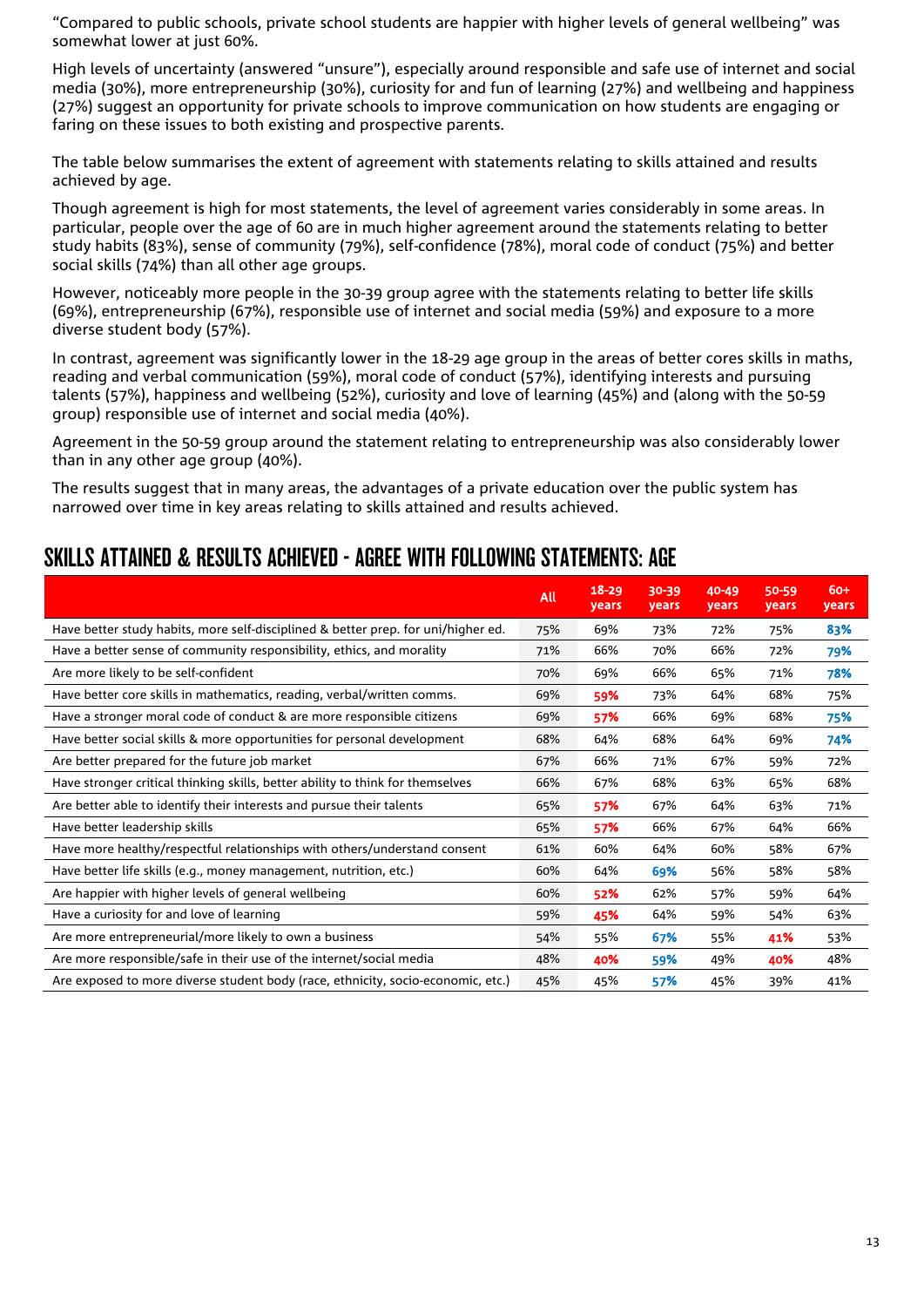#### WHAT IS MOST IMPORTANT TO YOU IN RELATION TO THE SCHOOL CURRICULUM



Survey respondents were next asked to think about what they most want from a private school for their children or grandchildren in relation to the school curriculum, and select their top 5

Leading the way was a good balance between education and fun (52%). This was followed by access to a broader range of subjects beyond the core curriculum (49%), support for mental health, wellbeing and happiness (47%), a core curriculum weighted towards literacy and numeracy (43%), access to support programs if advanced academically (40%) and emphasis on STEM education (40%).

Many - around 4 in 10 - also identified access to extracurricular activities such as drama and debating (39%) and support for students who are struggling or have special needs (38%).

Least important was support for navigating risks associated with technology and social media (22%), opportunities for students to become fluent in a foreign language or multilingual (23%) and being supported for their physical health (23%).

| MUJI IMI UILIANI IN ILLEATIUN TU JUHUUL UUHHUULUM. AUL               |            |                    |                |                |                |              |  |  |  |  |  |
|----------------------------------------------------------------------|------------|--------------------|----------------|----------------|----------------|--------------|--|--|--|--|--|
|                                                                      | <b>All</b> | $18 - 29$<br>years | 30-39<br>years | 40-49<br>years | 50-59<br>years | 60+<br>years |  |  |  |  |  |
| Good balance between education and fun                               | 52%        | 36%                | 49%            | 51%            | 54%            | 61%          |  |  |  |  |  |
| Access to a broader range of subjects beyond the core curriculum     | 49%        | 55%                | 46%            | 49%            | 51%            | 46%          |  |  |  |  |  |
| Support for mental health and wellbeing/happiness                    | 47%        | 45%                | 44%            | 51%            | 48%            | 46%          |  |  |  |  |  |
| A core curriculum weighted towards literacy and numeracy             | 43%        | 28%                | 41%            | 45%            | 44%            | 47%          |  |  |  |  |  |
| Access to support programs if advanced academically                  | 40%        | 43%                | 40%            | 42%            | 40%            | 39%          |  |  |  |  |  |
| Emphasis on science, technology, engineering & mathematics (STEM)    | 40%        | 26%                | 43%            | 42%            | 38%            | 39%          |  |  |  |  |  |
| Access to extracurricular activities (e.g., drama, debating, etc.)   | 39%        | 50%                | 34%            | 39%            | 38%            | 42%          |  |  |  |  |  |
| Support for students who are struggling or have special needs        | 38%        | 45%                | 36%            | 36%            | 38%            | 39%          |  |  |  |  |  |
| Specific program promoting healthy/respectful relationships/consent  | 29%        | 40%                | 25%            | 27%            | 29%            | 32%          |  |  |  |  |  |
| A strong sports/athletics program/successful teams                   | 27%        | 29%                | 27%            | 28%            | 28%            | 25%          |  |  |  |  |  |
| Supported for physical health                                        | 23%        | 26%                | 32%            | 22%            | 19%            | 20%          |  |  |  |  |  |
| Opp. for students to become fluent in foreign language/multilingual  | 23%        | 33%                | 30%            | 21%            | 21%            | 18%          |  |  |  |  |  |
| Support for navigating risks associated with technology/social media | 22%        | 26%                | 26%            | 22%            | 18%            | 22%          |  |  |  |  |  |

The table above compares results by age and highlights differences in what is most important in relation to the private school curriculum. A good balance between education and fun was rated highest in most groups, led by the over 60s (61%). It was ranked somewhat less important in the 18-29 group (36%), which placed noticeably more emphasis on access to a broad range of subjects in the core curriculum (55%), access to extracurricular activities (50%), support for struggling students or have special needs (45%) and specific programs promoting health and respectful relationships and consent (40%). The 18-29 group were however also much less positive about the importance of a core curriculum weighted towards numeracy and literacy (28%) and emphasis on STEM education (26%).

Other key differences were a much higher number in the 30-39 group who singled out support for physical health (32%) and lower number in the 50-59 group who said support for navigating risks associated with technology and social media (18%) was important.

### MOST IMPORTANT IN RELATION TO SCHOOL CURRICULUM: AGE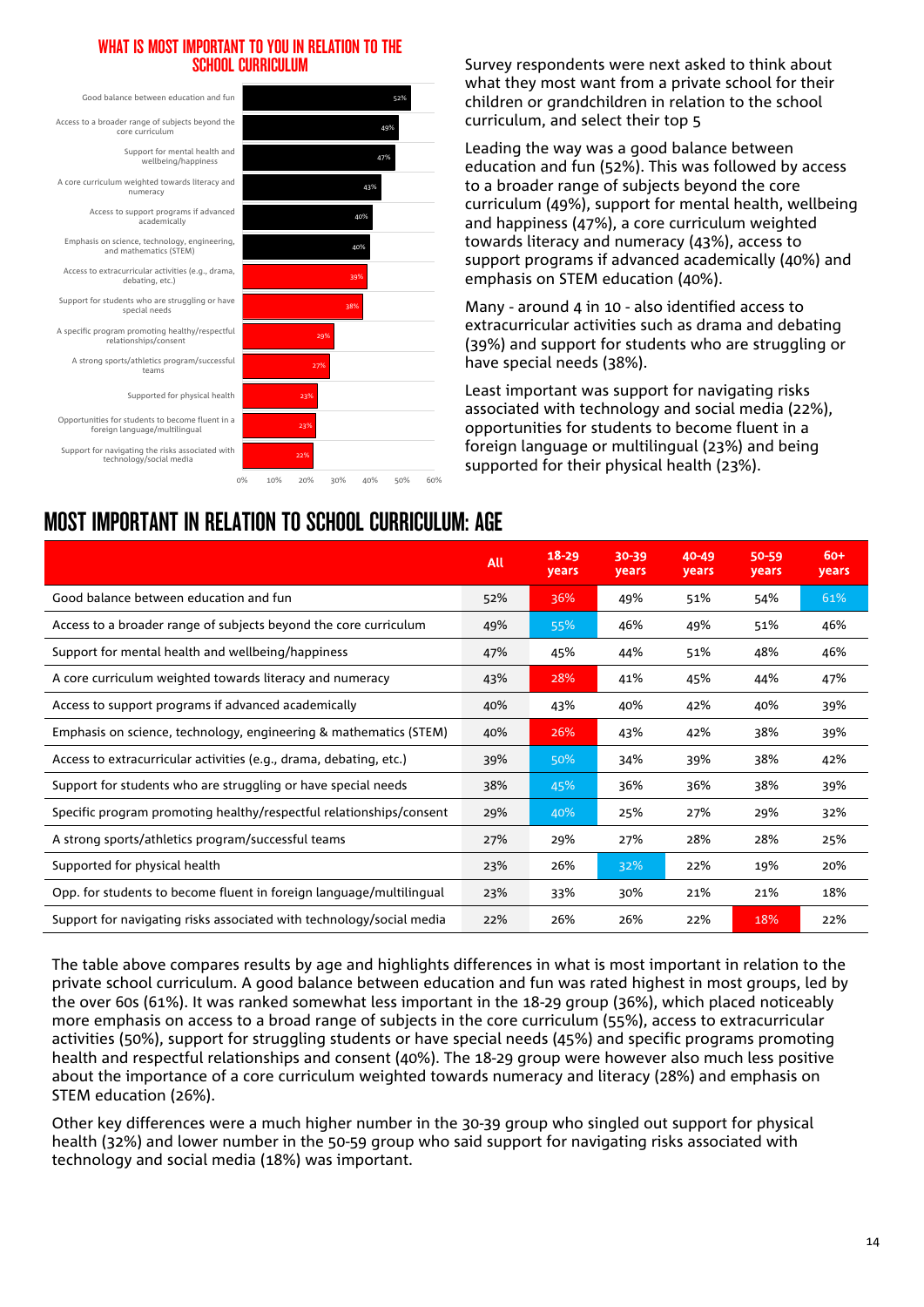### SCHOOL CURRICULUM: AGREE WITH STATEMENTS ABOUT PRIVATE SCHOOL STUDENTS VS. STUDENTS EDUCATED IN PUBLIC SCHOOL SYSTEM

| Are more likely to be in smaller classes/a higher teacher-student ratio                         | 77%      |     |     |               | 10% | 13%  |
|-------------------------------------------------------------------------------------------------|----------|-----|-----|---------------|-----|------|
| Have better access to extracurricular activities (e.g., drama, debating, etc.)                  | 76%      |     |     |               | 9%  | 15%  |
| Have better access to support programs if advanced academically                                 | 75%      |     |     |               | 10% | 15%  |
| Have access to a broader range of subjects beyond the core curriculum                           | 74%      |     |     |               | 12% | 14%  |
| Are more likely to attend a top tier university                                                 | 69%      |     |     | 13%           |     | 18%  |
| Perform better academically, with a higher ATAR/test scores                                     | 69%      |     |     | 14%           |     | 17%  |
| Have more emphasis on science, technology, engineering, and maths (STEM)<br>education           | 67%      |     |     | 13%           |     | 20%  |
| Are better supported if they are struggling or have special needs                               | 66%      |     |     | 14%           |     | 20%  |
| Undertake a core curriculum weighted towards literacy and numeracy                              | 66%      |     |     | 12%           |     | 22%  |
| Have a stronger sports/athletics program, with more successful teams                            | 65%      |     |     | 15%           |     | 20%  |
| Are better supported in understanding importance of healthy/respectful<br>relationships/consent | 62%      |     |     | 13%           |     | 25%  |
| Are better supported/educated on mental health and wellbeing/happiness                          | 62%      |     |     | 13%           |     | 25%  |
| Are better supported/educated on physical health                                                | 60%      |     |     | 14%           |     | 26%  |
| Are more likely to be fluent in a foreign language/multilingual                                 | 57%      |     |     | 16%           |     | 26%  |
| Have a greater balance between education and fun                                                | 55%      |     |     | 17%           |     | 28%  |
| Are better supported in navigating the risks associated with technology/social media            | 55%      |     |     | 16%           |     | 29%  |
| Are not overloaded with too much homework after school                                          | 37%      |     | 34% |               |     | 29%  |
|                                                                                                 | 0%       | 20% | 40% | 60%           | 80% | 100% |
| $A$ qree                                                                                        | Disagree |     |     | <b>Unsure</b> |     |      |

When asked if they agreed with statements relating to the school curriculum, most people - almost 8 in 10 or 77% - agreed with the statement "Compared to the public schools, private school students are more likely to be in smaller classes and have a higher student-teacher ratio."

This was followed by the statements "Compared to the public schools, private students" … "have better access to extracurricular activities" (76%), and "have access to a broader range of subjects beyond the core curriculum" (74%), which encouragingly also rated among the top 5 things people most want from a private school.

Agreement was however somewhat lower for the statements "Compared to the public schools, private students" … "have more emphasis on STEM education" (67%), "undertake a core curriculum weighted towards literacy and numeracy" (66%) and "are better supported and educated on mental health and wellbeing and happiness" (62%) - all areas that were rated in the top 5 things people want from a private school curriculum.

One key area where the gap between the private school curriculum and public schools was perceived as somewhat narrower related to education and fun. Whereas most survey respondents put a good balance between education and fun at the top of their want list from a private school curriculum, only 55% agreed with the statement that "Compared to public school, private school students have a greater balance between education and fun".

High levels of uncertainty, especially around not being overloaded with too much homework after school (29%), being better supported in navigating risks associated with technology and social media (29%), a greater balance between education and fun (28%), fluency in foreign languages (26%) and being better supported and educated on physical health (26%) suggest opportunities where private Independent schools may improve visibility and messaging in how their students are engaging in these parts of the school curriculum.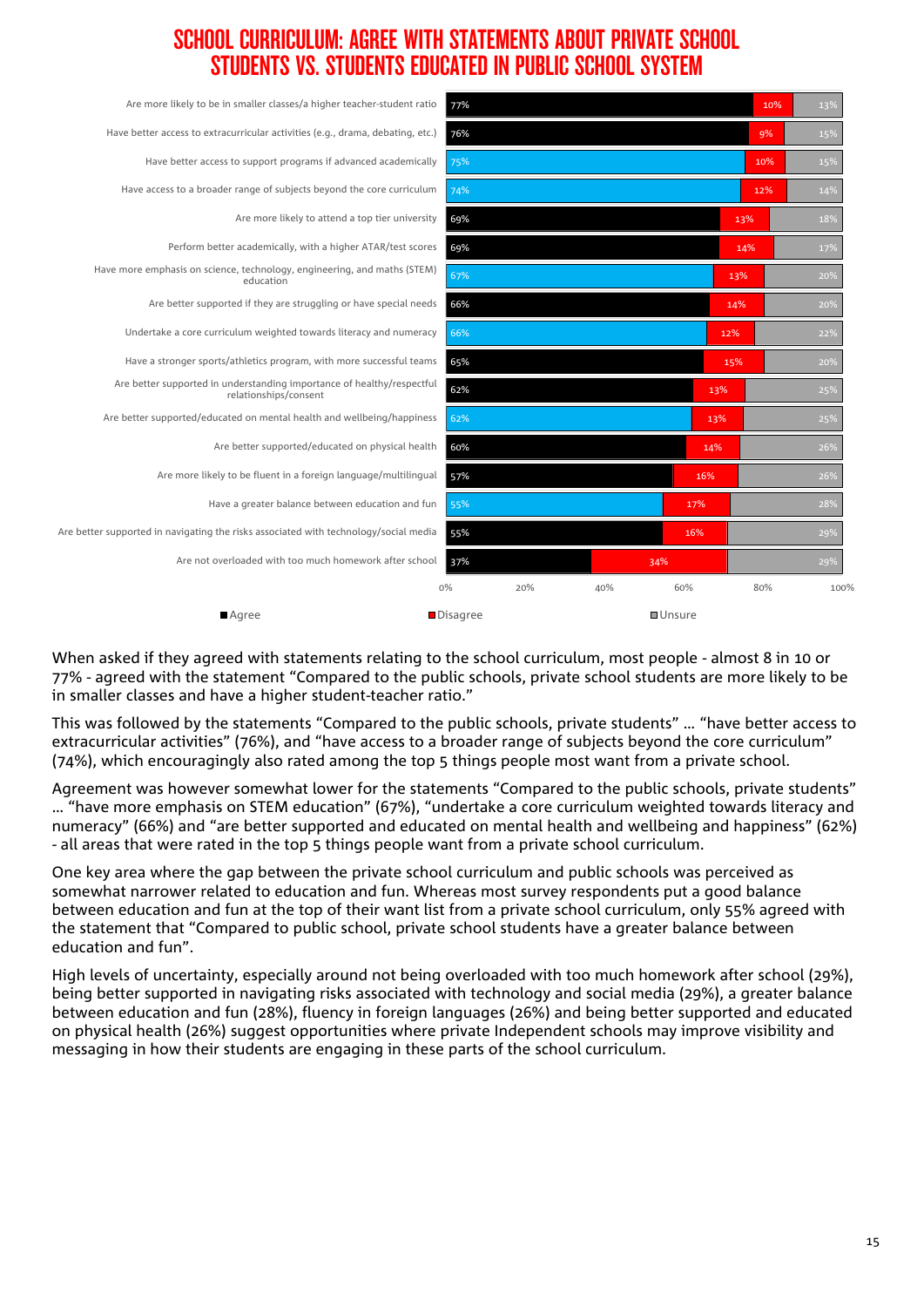### THE SCHOOL CURRICULUM - AGREE WITH FOLLOWING STATEMENTS: AGE

|                                                                                | All | $18 - 29$<br>years | 30-39<br>years | 40-49<br>years | 50-59<br>years | $60+$<br>years |
|--------------------------------------------------------------------------------|-----|--------------------|----------------|----------------|----------------|----------------|
| Are more likely to be in smaller classes/a higher teacher-student ratio        | 77% | 67%                | 75%            | 76%            | 79%            | 82%            |
| Have better access to extracurricular activities (e.g., drama, debating, etc.) | 76% | 57%                | 72%            | 79%            | 80%            | 77%            |
| Have better access to support programs if advanced academically                | 75% | 66%                | 71%            | 75%            | 79%            | 78%            |
| Have access to a broader range of subjects beyond the core curriculum          | 74% | 64%                | 75%            | 75%            | 75%            | 75%            |
| Are more likely to attend a top tier university                                | 69% | 59%                | 70%            | 72%            | 68%            | 69%            |
| Perform better academically, with a higher ATAR/test scores                    | 69% | 64%                | 69%            | 69%            | 69%            | 69%            |
| Have more emphasis on STEM education                                           | 67% | 59%                | 70%            | 71%            | 62%            | 69%            |
| Are better supported if they are struggling or have special needs              | 66% | 53%                | 64%            | 68%            | 65%            | 72%            |
| Undertake a core curriculum weighted towards literacy and numeracy             | 66% | 57%                | 67%            | 63%            | 65%            | 71%            |
| Have a stronger sports/athletics program, with more successful teams           | 65% | 55%                | 67%            | 70%            | 63%            | 60%            |
| Better supported understanding importance of respectful relationships/consent  | 62% | 47%                | 63%            | 64%            | 60%            | 67%            |
| Are better supported/educated on mental health and wellbeing/happiness         | 62% | 50%                | 61%            | 67%            | 59%            | 64%            |
| Are better supported/educated on physical health                               | 60% | 57%                | 60%            | 62%            | 62%            | 58%            |
| Are more likely to be fluent in a foreign language/multilingual                | 57% | 53%                | 65%            | 60%            | 51%            | 56%            |
| Have a greater balance between education and fun                               | 55% | 50%                | 65%            | 54%            | 48%            | 55%            |
| Are better supported navigating risks associated with technology/social media  | 55% | 43%                | 62%            | 54%            | 52%            | 54%            |
| Are not overloaded with too much homework after school                         | 37% | 47%                | 46%            | 39%            | 28%            | 31%            |

The table above compares results by age and highlights differences in the level of agreement around statements related to the school curriculum.

For the most part, there was broader agreement in most areas for people 30 years and above, except for the statements about better support if struggling or have special needs (72%) and a core curriculum weighted towards literacy and numeracy (71%) where agreement was somewhat higher in the over 60 age group, and more likely to be fluent in a foreign language (65%), greater balance between education and fun (65%) and better supported navigating risks around technology (62%) which was somewhat higher in the 30-39 group.

The 18-29 (47%) and 30-39 (46%) groups were also in noticeably higher agreement about the statement relating to not being overloaded with too much homework.

Interestingly, the extent of agreement in the 18-29 group was much lower in many areas relating to the school curriculum, suggesting that younger people do not perceive the gap between the private and public-school curriculums to be as wide as older age groups.

This was particularly evident around the statements relating to class sizes (67%), access to extracurricular activities (57%), access to a broader range of subjects beyond the core curriculum (64%), more likely to attend a top tier university (59%), being better supported if struggling or have special needs (53%), a core curriculum weighted towards literacy and numeracy (57%), a stronger sports or athletics program with more successful teams (55%), being better supported understanding importance of respectful relationships and consent (47%), supported and educated on mental health and wellbeing (50%) and navigating risks with technology and social media (43%).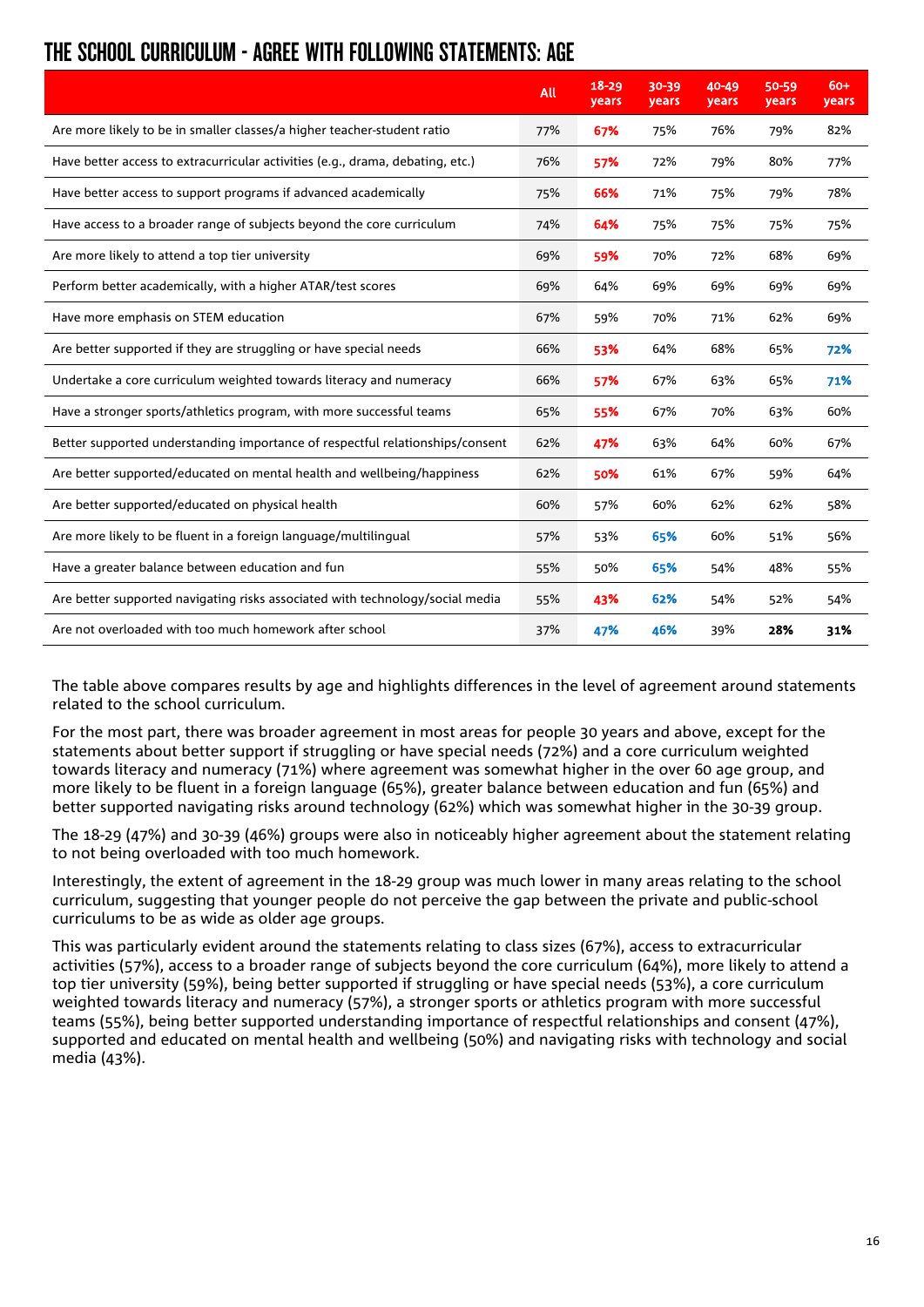#### WHAT IS MOST IMPORTANT TO YOU IN RELATION TO THE CULTURE OF THE SCHOOL



Survey respondents were also asked to think about what they most want from a private school for their children or grandchildren in relation to the culture of the school, and select their top 5.

A high standard of behaviour was most important (and by some margin) according to almost 7 in 10 (69%) of all respondents. This was followed by a strong antibullying policy (55%), well informed parents who have time with teachers on student progress and needs (54%), shared personal beliefs and family values (50%), and an individual student experience based on their interests and needs (50%) rounding out the top 5.

But almost 4 in 10 (39%) were also looking for a school with a long-standing history and highly regarded reputation, and around 3 in 10 a strict policy on uniforms, appearance etc. (32%), a diverse student body (30%) and homework and a focus on assessments and tests (30%).

Least important was exposure to a broad range of religions, a high degree of autonomy for the head of the school to make decisions (22%) and parent involvement in decisions pertaining to the school (24%).

|                                                                      | All | $18 - 29$<br>years | 30-39<br>years | 40-49<br>years | 50-59<br>years | $60+$<br>years |
|----------------------------------------------------------------------|-----|--------------------|----------------|----------------|----------------|----------------|
| A high standard of behaviour/discipline                              | 69% | 57%                | 53%            | 66%            | 78%            | 81%            |
| A strong anti-bullying policy                                        | 55% | 48%                | 50%            | 55%            | 60%            | 54%            |
| Parents well-informed/ time with teachers on student progress/needs  | 54% | 43%                | 51%            | 53%            | 56%            | 59%            |
| Shared personal beliefs/family values                                | 50% | 50%                | 50%            | 49%            | 51%            | 54%            |
| An individualised student experience based on interests/needs        | 50% | 55%                | 44%            | 56%            | 52%            | 43%            |
| A school with a long-standing history/highly regarded reputation     | 39% | 34%                | 36%            | 42%            | 38%            | 43%            |
| A strict policy on uniforms, appearance, etc.                        | 32% | 28%                | 28%            | 30%            | 33%            | 39%            |
| Diverse student body (racial, ethnic, or socio-economic backgrounds) | 30% | 43%                | 33%            | 32%            | 25%            | 27%            |
| Homework & a focus on assessment/tests                               | 30% | 24%                | 32%            | 28%            | 29%            | 32%            |
| Parents are involved in the decisions pertaining to the school       | 24% | 31%                | 34%            | 25%            | 19%            | 15%            |
| A high degree of autonomy for head of the school to make decisions   | 22% | 26%                | 31%            | 24%            | 16%            | 15%            |
| Exposure to a broad range of religions                               | 17% | 24%                | 30%            | 16%            | 13%            | 9%             |

The table above compares results by age and highlights differences in relation to the culture of the school. A high standard of behaviour and discipline is much more important in the over 60 (81%) and 50-59 (78%) age groups, as was history and reputation (43% for over 60s; 42% in 50-59 group). A strict policy on uniform and appearance was also much more important in the over 60 group (39%), and strong anti-bullying policy in the 50- 59 group (60%). Noticeably more people in the 30-39 group however valued a high degree of autonomy for the head of school to make decisions (31%) and exposure to broad range of religions (30%), and a diverse student body (43%) in the 18-29 group.

In contrast, noticeably fewer people in the 18-29 (57%) and 30-39 (53%) groups valued a high standard of behaviour and discipline, and the 40-49 (44%) and over 60 (43%) groups an individualised student experience. Well-informed parents was also much less important in the 18-29 group (43%), and parent involvement in decisions pertaining to the school (15%) and exposure to a broad range of religions (9%) in the over 60 group.

### MOST IMPORTANT IN RELATION TO SCHOOL CULTURE: AGE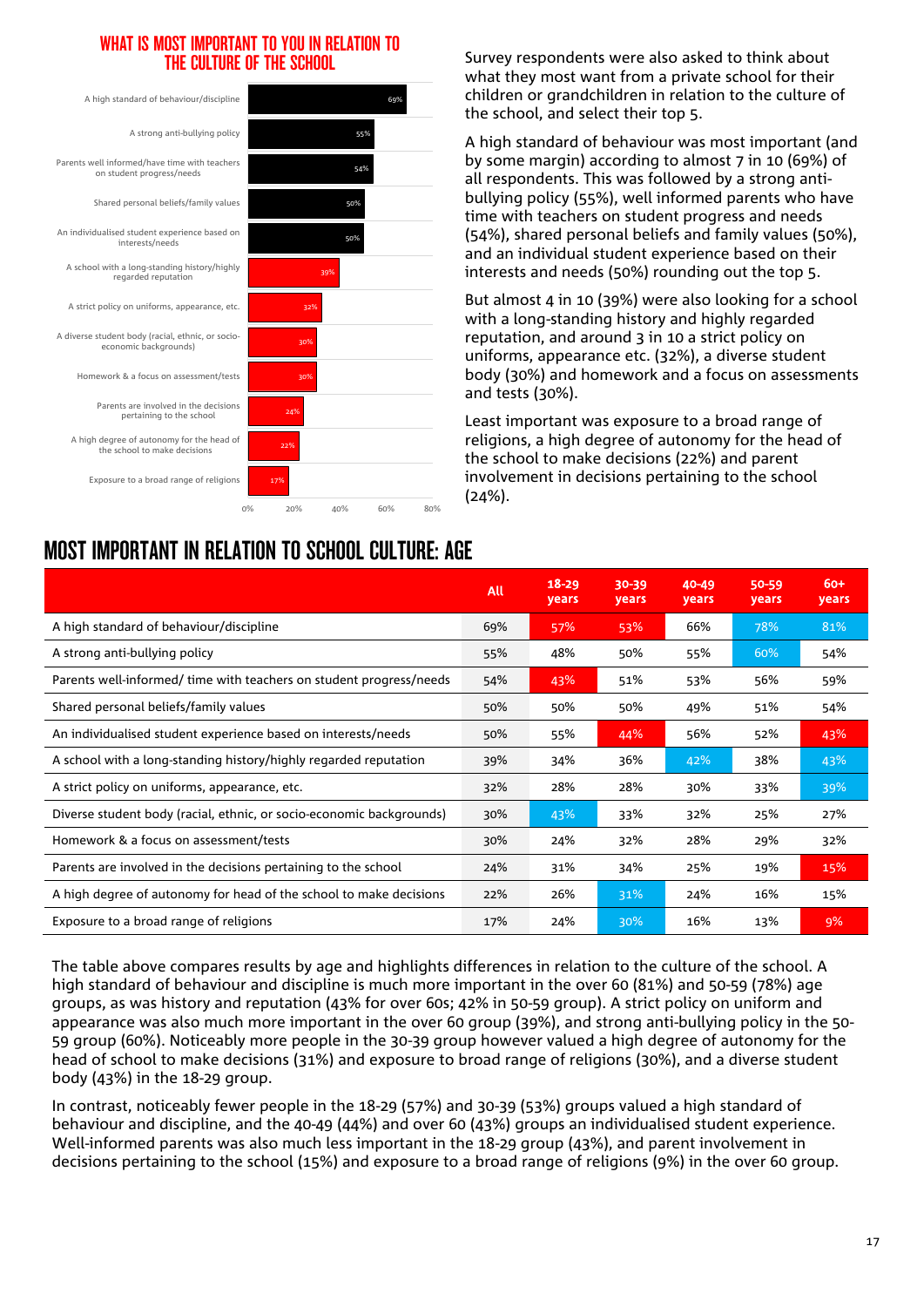### CULTURE OF THE SCHOOL: AGREE WITH STATEMENTS ABOUT PRIVATE SCHOOL STUDENTS VS. STUDENTS EDUCATED IN PUBLIC SCHOOL SYSTEM



When asked if they agreed with statements relating to the culture of the school, most people - over 8 in 10 or 84% - agreed with the statement "Compared to the public schools, private school students are subject to more strict policy on uniforms and appearance" than are those in public schools. This was followed by "Compared to the public schools, private students are subject to a higher standard of behaviour and level of discipline" (80%), which also ranked highest in what people want from a private school in relation to culture.

Agreement was also very strong for the statements "Compared to the public schools, private school students"… "attend a school with a long history and highly regarded reputation" (75%), "are more likely to have shared personal beliefs and family values" (75%), "have better networking opportunities during and post school" (73%), "have a more individualised experience based on interests and needs" (72%) and "parents that are better informed and have more time with teachers on student progress and needs" (71%). These were also among the key things people most wanted from a private school in relation to school culture.

Only 61% agreed with the statement "Compared to the public schools, private school students are subject to stronger anti-bullying policy" - an area that rated very highly (2nd) among the top 5 things people most want from a private school.

Relatively high levels of uncertainty, especially around the statements relating to anti-bullying (24%), higher autonomy for the head of school for decision making (24%) and more parent involvement in decisions pertaining to the school (23%) may indicate further work needs to be done by private schools to raise their profile around these issues.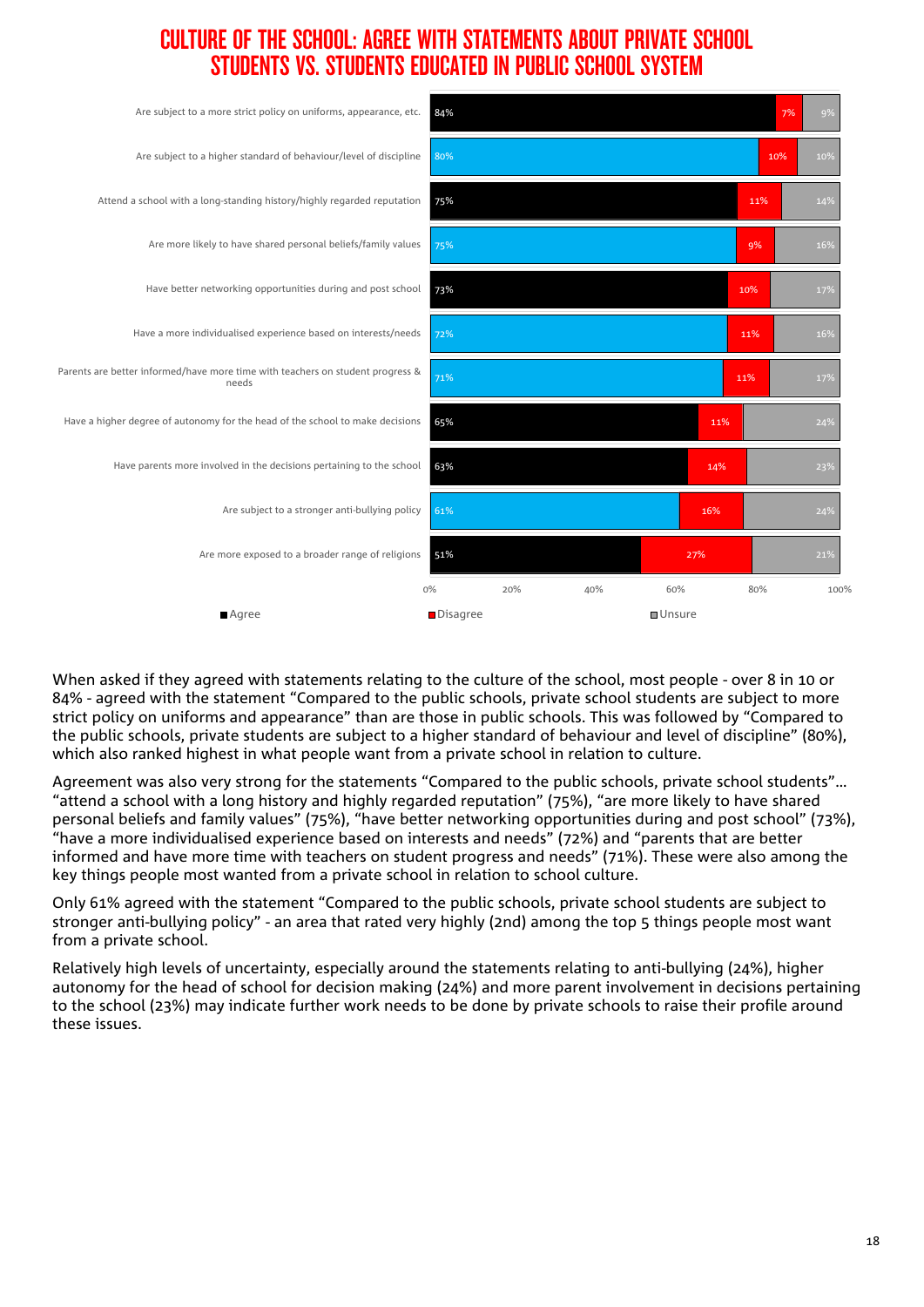### CULTURE OF THE SCHOOL- AGREE WITH FOLLOWING STATEMENTS: AGE

|                                                                               | All | $18 - 29$<br>years | $30 - 39$<br>years | 40-49<br>years | 50-59<br>years | $60+$<br>years |
|-------------------------------------------------------------------------------|-----|--------------------|--------------------|----------------|----------------|----------------|
| Are subject to a stricter policy on uniforms, appearance, etc.                | 84% | 59%                | 80%                | 84%            | 89%            | 91%            |
| Are subject to a higher standard of behaviour/level of discipline             | 80% | 71%                | 71%                | 81%            | 84%            | 87%            |
| Attend a school with a long-standing history/highly regarded reputation       | 75% | 60%                | 67%                | 80%            | 76%            | 80%            |
| Are more likely to have shared personal beliefs/family values                 | 75% | 55%                | 73%                | 73%            | 76%            | 83%            |
| Have better networking opportunities during and post school                   | 73% | 74%                | 70%                | 75%            | 72%            | 73%            |
| Have a more individualised experience based on interests/needs                | 72% | 55%                | 69%                | 76%            | 71%            | 78%            |
| Parents better informed/more time with teachers on student progress & needs   | 71% | 71%                | 72%                | 72%            | 70%            | 72%            |
| Have a higher degree of autonomy for the head of the school to make decisions | 65% | 47%                | 64%                | 69%            | 69%            | 62%            |
| Have parents more involved in the decisions pertaining to the school          | 63% | 71%                | 67%                | 67%            | 59%            | 55%            |
| Are subject to a stronger anti-bullying policy                                | 61% | 52%                | 64%                | 61%            | 60%            | 60%            |
| Are more exposed to a broader range of religions                              | 51% | 50%                | 57%                | 55%            | 48%            | 44%            |

The table above compares results by age and highlights some key differences in the level of agreement around statements related to the culture of the school. Among the more significant differences were the much higher levels of agreement in the over 60 (91%) and 50-59 (89%) age groups around the statements relating to strict policy on uniforms and appearance, and higher standard of behaviour and discipline (87% in the over 60 group; 84% in 50-59 group). Also noticeable was the much higher level agreement around history and tradition in the over 60 and 40-49 groups (80%). More people in the 40-49 and 50-59 age groups (69%) agreed with the statement relating to higher autonomy for the head of school, more in the 18-29 group for parent involvement in school decisions (71%) and stronger anti-bullying policy in the 30-39 group (64%). In contrast, agreement on parent involvement (55%) and broader exposure to a range of religions (44%) was much lower in the over 60 age group, and strict policy on uniforms, appearance, etc. (59%) in the 18-29 group.

Younger people aged 18-29 were also in much lower agreement around the merits of private school education relative to a public school education in a number of areas - namely a higher standard of behaviour and level of discipline (71% - and equal lowest with the 30-39 age group), a long-standing history and highly regarded reputation of the school (60%), shared personal beliefs and family values (55%), a more individualised experience based on student interests and needs (55%), a higher degree of autonomy for the head of the school to make decisions (47%) and a stronger anti-bullying policy (52%).

#### WHAT IS MOST IMPORTANT TO YOU IN RELATION TO TEACHERS, FACILITIES AND LOCATION





Survey respondents were asked to think about what they most want from a private school for their children or grandchildren in relation to teachers, facilities and location, and select their top 5.

Teachers who challenge students to be the best they can be was most important according to over 6 in 10 (61%) survey respondents. This was followed by teachers passionate about the subjects they teach (57%), teachers who treat students as individuals (52%), small classes and a high teacher to student ratio (46%) and highly qualified teachers with advanced degrees and ongoing professional training (45%).

Over 4 in 10 (43%) also said that teachers who reinforce moral values (43%) was a key consideration, with around 1 in 4 highlighting technology rich classroom and tech support (24%) and quality of sporting and recreational facilities (24%), and 1 in 5 (20%) a school located close to home, workplace or other convenient location.

Least important was the provision for remote learning and additional support during COVID-19 (10%), landscaped and well-kept grounds (12%), a modern well-equipped library (13%) and provision for special needs such as learning difficulties or disability (13%).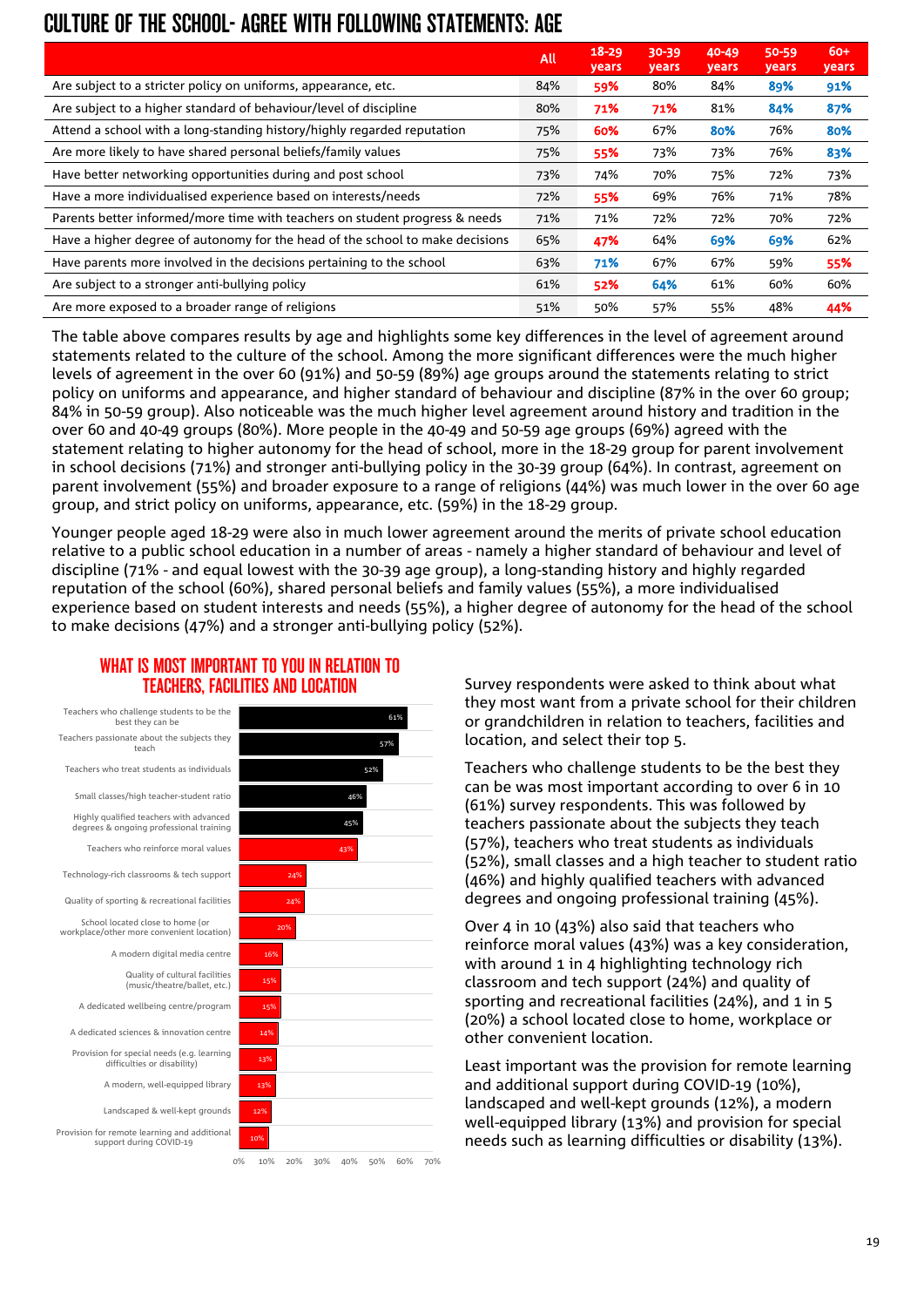|  |  |  | MOST IMPORTANT IN RELATION TO TEACHERS, FACILITIES & LOCATION: AGE |  |
|--|--|--|--------------------------------------------------------------------|--|

|                                                                        | All | $18 - 29$<br><b>years</b> | 30-39<br><b>vears</b> | 40-49<br><b>years</b> | 50-59<br><b>years</b> | 60+<br><b>vears</b> |
|------------------------------------------------------------------------|-----|---------------------------|-----------------------|-----------------------|-----------------------|---------------------|
| Teachers who challenge students to be the best they can be             | 61% | 53%                       | 52%                   | 64%                   | 63%                   | 63%                 |
| Teachers passionate about the subjects they teach                      | 57% | 53%                       | 48%                   | 55%                   | 66%                   | 63%                 |
| Teachers who treat students as individuals                             | 52% | 50%                       | 49%                   | 54%                   | 51%                   | 54%                 |
| Small classes/high teacher-student ratio                               | 46% | 34%                       | 43%                   | 48%                   | 48%                   | 46%                 |
| Highly qualified teachers with advanced degrees/ongoing training       | 45% | 34%                       | 40%                   | 44%                   | 48%                   | 48%                 |
| Teachers who reinforce moral values                                    | 43% | 36%                       | 50%                   | 39%                   | 41%                   | 46%                 |
| Technology-rich classrooms & tech support                              | 24% | 12%                       | 21%                   | 23%                   | 27%                   | 29%                 |
| Quality of sporting & recreational facilities                          | 24% | 29%                       | 30%                   | 25%                   | 18%                   | 20%                 |
| School located close to home (workplace/other convenient location)     | 20% | 19%                       | 21%                   | 21%                   | 20%                   | 19%                 |
| A modern digital media centre                                          | 16% | 24%                       | 21%                   | 18%                   | 10%                   | 10%                 |
| Quality of cultural facilities (music/theatre/ballet, etc.)            | 15% | 29%                       | 16%                   | 14%                   | 11%                   | 16%                 |
| A dedicated wellbeing centre/program                                   | 15% | 16%                       | 13%                   | 16%                   | 16%                   | 13%                 |
| A dedicated sciences & innovation centre                               | 14% | 17%                       | 22%                   | 13%                   | 12%                   | 7%                  |
| Provision for special needs (e.g. learning difficulties or disability) | 13% | 21%                       | 10%                   | 12%                   | 14%                   | 17%                 |
| A modern, well-equipped library                                        | 13% | 16%                       | 14%                   | 13%                   | 12%                   | 11%                 |
| Landscaped & well-kept grounds                                         | 12% | 21%                       | 16%                   | 12%                   | 9%                    | 7%                  |
| Provision for remote learning & additional support during COVID-19     | 10% | 9%                        | 9%                    | 10%                   | 11%                   | 13%                 |

The table above compares results by age and highlights key differences in relation to teachers, facilities and location. Teachers who challenge students to be their best was a much more important consideration for people in all age groups 40 and above, and much lower in under 40 age groups. Passionate teachers resonated most with the 50-59 group (66%) and least in the 30-39 group (48%). Noticeably more people in the 18-29 group put a lower value on small classes and high student teacher ratios (34%), technology rich classrooms and (12%), and along with the 40-49 group, teachers who reinforce moral values (36% and 39% respectively).

The survey also revealed large differences in the number of people in the 18-29 (29%) and 30-39 (30%) groups who valued quality of sporting and recreational facilities relative to those in the 50-59 (18%) and over 60 (20%) groups, and quality of cultural facilities in the 18-29 group (29%) relative to the 50-59 group (11%). Other big discrepancies included a dedicated science and innovation centre (22% in 30-39 group; 7% in over 60 group), provision for special needs (21% in 18-29 group; 10% in 30-39 group) and landscaped and well-kept grounds (21% in 18-29 group; 7% in the over 60 group).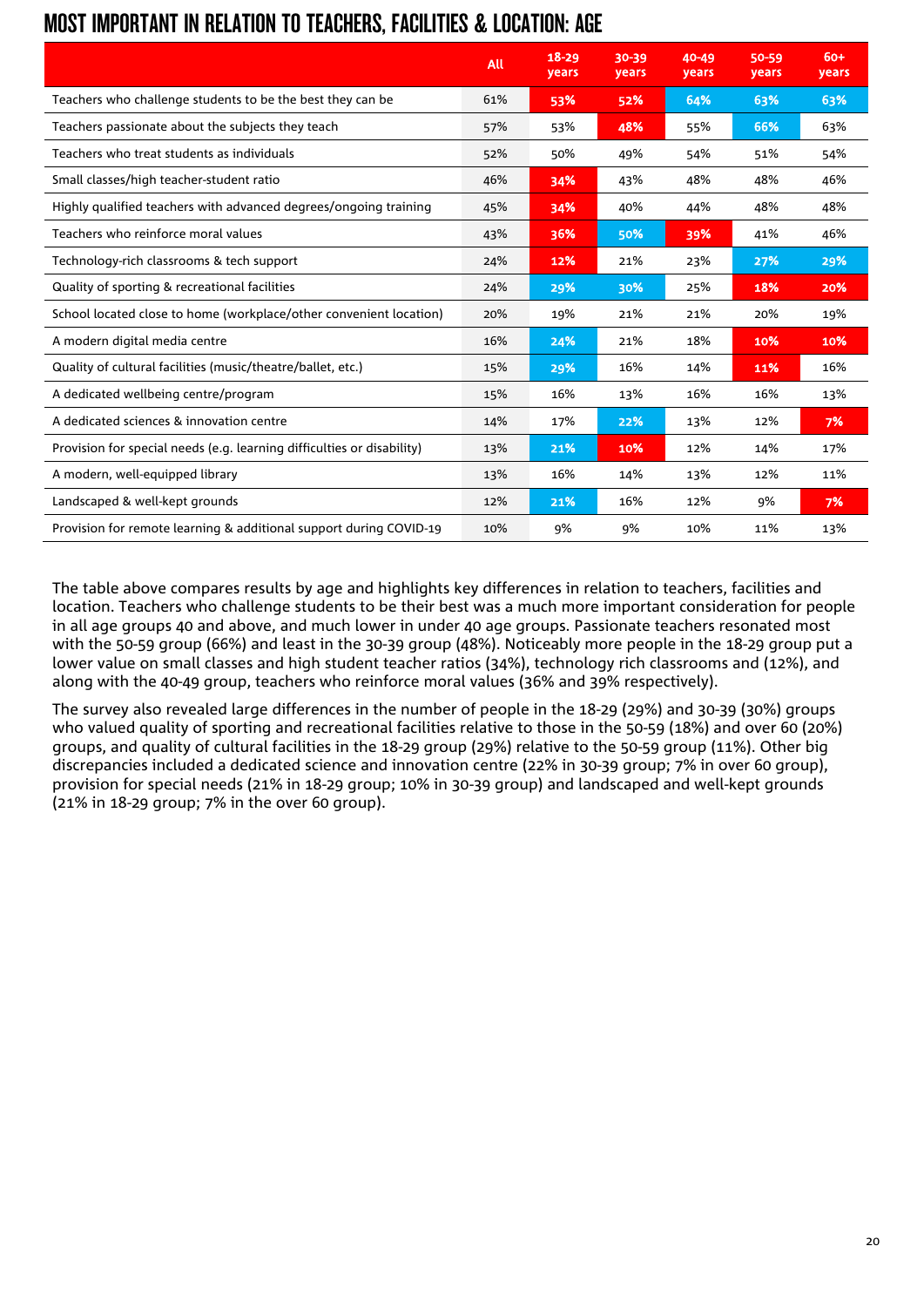### TEACHERS, FACILITIES & LOCATION: AGREE WITH STATEMENTS ABOUT PRIVATE SCHOOL STUDENTS VS. STUDENTS EDUCATED IN THE PUBLIC SCHOOL SYSTEM

| Have better access to technology-rich classrooms & tech support                                               | 77%   |     |     |     | 10% | 13%  |
|---------------------------------------------------------------------------------------------------------------|-------|-----|-----|-----|-----|------|
| Have better access to/quality of cultural facilities (music/theatre/ballet,<br>etc.)                          | 76%   |     |     |     | 8%  | 15%  |
| Have better access to/quality of sporting & recreational facilities                                           | 75%   |     |     |     | 10% | 15%  |
| Have better access to/quality of a dedicated sciences & innovation centre                                     | 74%   |     |     |     | 9%  | 16%  |
| Have better access to a more modern, well-equipped library                                                    | 74%   |     |     |     | 10% | 15%  |
| Have better landscaped & well-kept grounds                                                                    | 74%   |     |     |     | 11% | 15%  |
| Have teachers who are more likely to reinforce moral values                                                   | 74%   |     |     |     | 10% | 16%  |
| Have better access to/quality of a modern digital media centre                                                | 74%   |     |     |     | 9%  | 17%  |
| Have better access to more highly qualified teachers with advanced<br>degrees & ongoing professional training | 70%   |     |     |     | 12% | 17%  |
| Have teachers who are more likely to challenge students to be the best<br>they can be                         | 70%   |     |     |     | 13% | 17%  |
| Have better access to/quality of a dedicated wellbeing centre/program                                         | 69%   |     |     | 8%  |     | 23%  |
| Have teachers more likely to treat students as individuals                                                    | 67%   |     |     |     | 14% | 20%  |
| Have teachers more passionate about the subjects they teach                                                   | 65%   |     |     | 15% |     | 20%  |
| Better support students with special needs (e.g. learning difficulties or<br>disability)                      | 61%   |     |     | 13% |     | 26%  |
| Have better support during remote learning/COVID                                                              | 61%   |     |     | 10% |     | 29%  |
| Attend a school closer to home or workplace or other more convenient<br>location                              | 46%   |     |     | 30% |     | 24%  |
|                                                                                                               | $0\%$ | 20% | 40% | 60% | 80% | 100% |

When asked if they agreed with statements relating to teachers, facilities and location, most people - around 3 in 4 - agreed that "Compared to the public schools, private school students"… "have better access to technologyrich classrooms and tech support" (77%), "have better access to and quality of cultural facilities such as music, theatre, ballet" (76%), "have better access to quality sporting and recreational facilities" (75%), "have better access to and quality of a dedicated science and innovation centre" (74%), "have better access to a more modern, well-equipped library" (74%), "have better landscaped and well-kept grounds" (74%), "have teachers who are more likely to reinforce moral values" (74%) and "have better access to and quality of a modern digital centre" (74%). While these results clearly show private school students enjoy substantially higher benefits from "facilities" when compared to public schools, aside from the quality of teachers, these did not rank in the top 5 most important considerations in terms of what parents and grandparents most want from a private school in relation to teachers, facilities and location.

That said, a significant number (ranging from 65-70%) did also agree that private schools out-performed public schools in all areas they considered most important - i.e. better access to more highly qualified teachers (70%), have teachers who challenge students to be their best (70%), have teachers more likely to treat students as individuals (67%) and teachers that are more passionate about the subjects they teach (65%).

But there are also areas where private schools may need to work harder or improve messaging to parents and prospective parents, with relatively high levels of uncertainty around the about having better support for remote learning during COVID (29%) and better support for students with special needs (26%).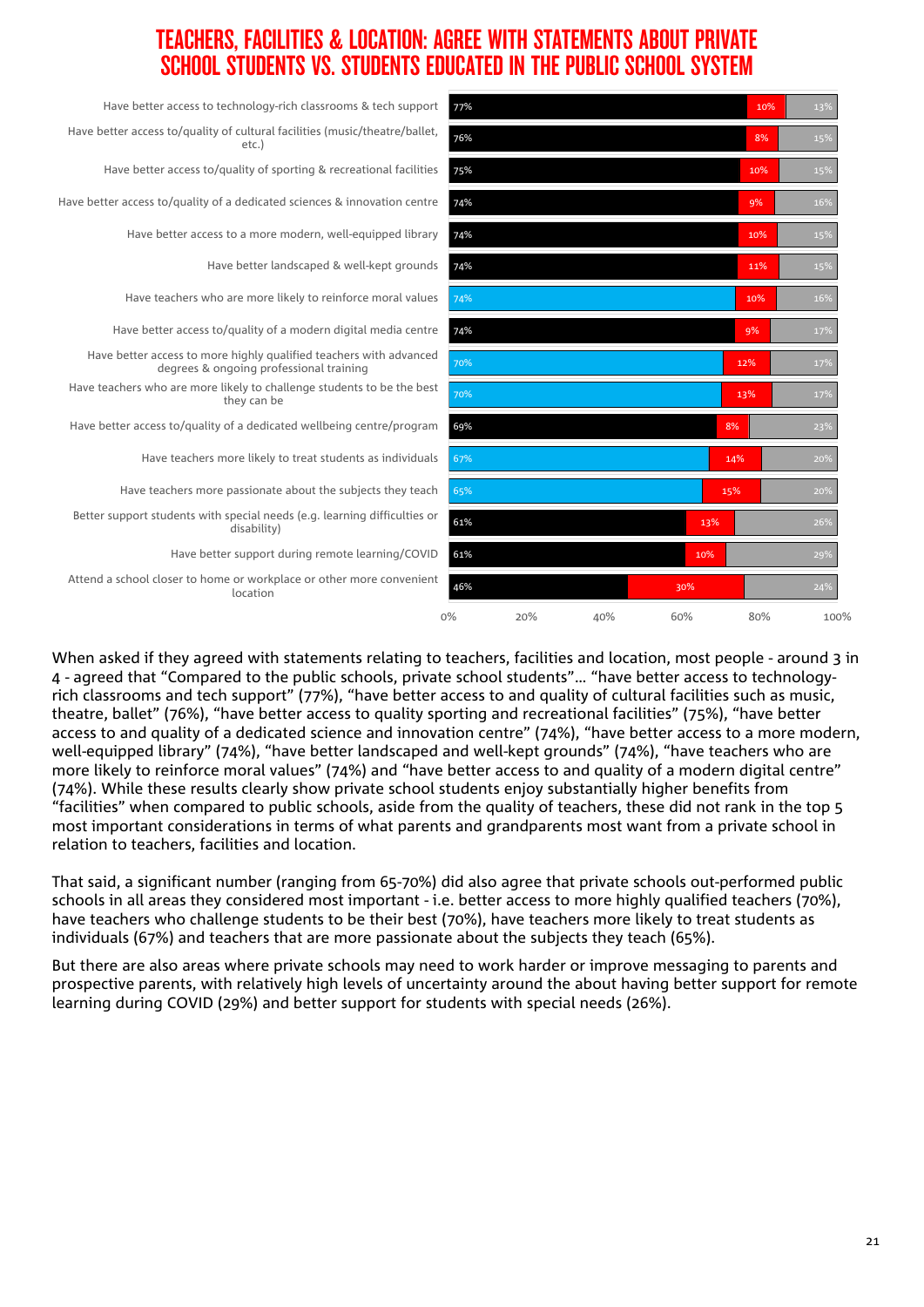### TEACHERS, FACILITIES & LOCATION - AGREE WITH FOLLOWING STATEMENTS: AGE

|                                                                                    | All | $18 - 29$<br>years | 30-39<br><b>vears</b> | 40-49<br>years | 50-59<br>years | $60+$<br>years |
|------------------------------------------------------------------------------------|-----|--------------------|-----------------------|----------------|----------------|----------------|
| Have better access to technology-rich classrooms & tech support                    | 77% | 60%                | 74%                   | 74%            | 82%            | 80%            |
| Have better access to/quality of cultural facilities (music/theatre/ballet, etc.)  | 76% | 66%                | 76%                   | 77%            | 78%            | 78%            |
| Have better access to/quality of sporting & recreational facilities                | 75% | 72%                | 68%                   | 76%            | 79%            | 74%            |
| Have better access to a more modern, well-equipped library                         | 74% | 67%                | 70%                   | 79%            | 75%            | 74%            |
| Have better access to/quality of a dedicated sciences & innovation centre          | 74% | 67%                | 71%                   | 77%            | 76%            | 73%            |
| Have better landscaped & well-kept grounds                                         | 74% | 69%                | 71%                   | 76%            | 79%            | 70%            |
| Have teachers who are more likely to reinforce moral values                        | 74% | 55%                | 71%                   | 72%            | 76%            | 81%            |
| Have better access to/quality of a modern digital media centre                     | 74% | 69%                | 74%                   | 75%            | 75%            | 69%            |
| Better access to highly qual. teachers with advanced degrees/ongoing training      | 70% | 66%                | 73%                   | 71%            | 68%            | 71%            |
| Have teachers who are more likely to challenge students to be best they can be     | 70% | 52%                | 71%                   | 69%            | 69%            | 77%            |
| Have better access to/quality of a dedicated wellbeing centre/program              | 69% | 66%                | 67%                   | 73%            | 67%            | 67%            |
| Have teachers more likely to treat students as individuals                         | 67% | 67%                | 66%                   | 70%            | 63%            | 68%            |
| Have teachers more passionate about the subjects they teach                        | 65% | 59%                | 67%                   | 64%            | 64%            | 69%            |
| Better support students with special needs (e.g. learning difficulties/disability) | 61% | 60%                | 65%                   | 64%            | 54%            | 61%            |
| Have better support during remote learning/COVID                                   | 61% | 60%                | 61%                   | 67%            | 59%            | 52%            |
| Attend a school closer to home or workplace or other more convenient location      | 46% | 53%                | 51%                   | 51%            | 41%            | 36%            |

The table above compares results by age and highlights some key differences in relation to teachers, facilities and location.

Consensus was broadly consistent across age groups, though we did note substantial discrepancies in some areas. In particular, the survey highlighted a large difference in the extent of agreement around the statements related to technology rich classrooms in the 50-59 (82%) and over 60 (80%) groups compared to the 18-29 group (60%), teachers more likely to enforce moral values in the over 60 (81%) and 18-29 (55%) groups, and having teachers who challenge students to be their best in the over 60 (77%) and 18-29 (52%) age groups.

We also noted some outliers where agreement was much higher than in other age groups when it came to better access to wellbeing resources (73% in the 40-49 group), and where it was much lower in for access to sporting facilities (68% in 30-39 group), support for special needs students (54% in the 50-59 group), better support for remote learning during COVID (52%), school location (36%) in the over 60 group, and cultural facilities (66%) and more passionate teachers (59%) in the 18-29 age group.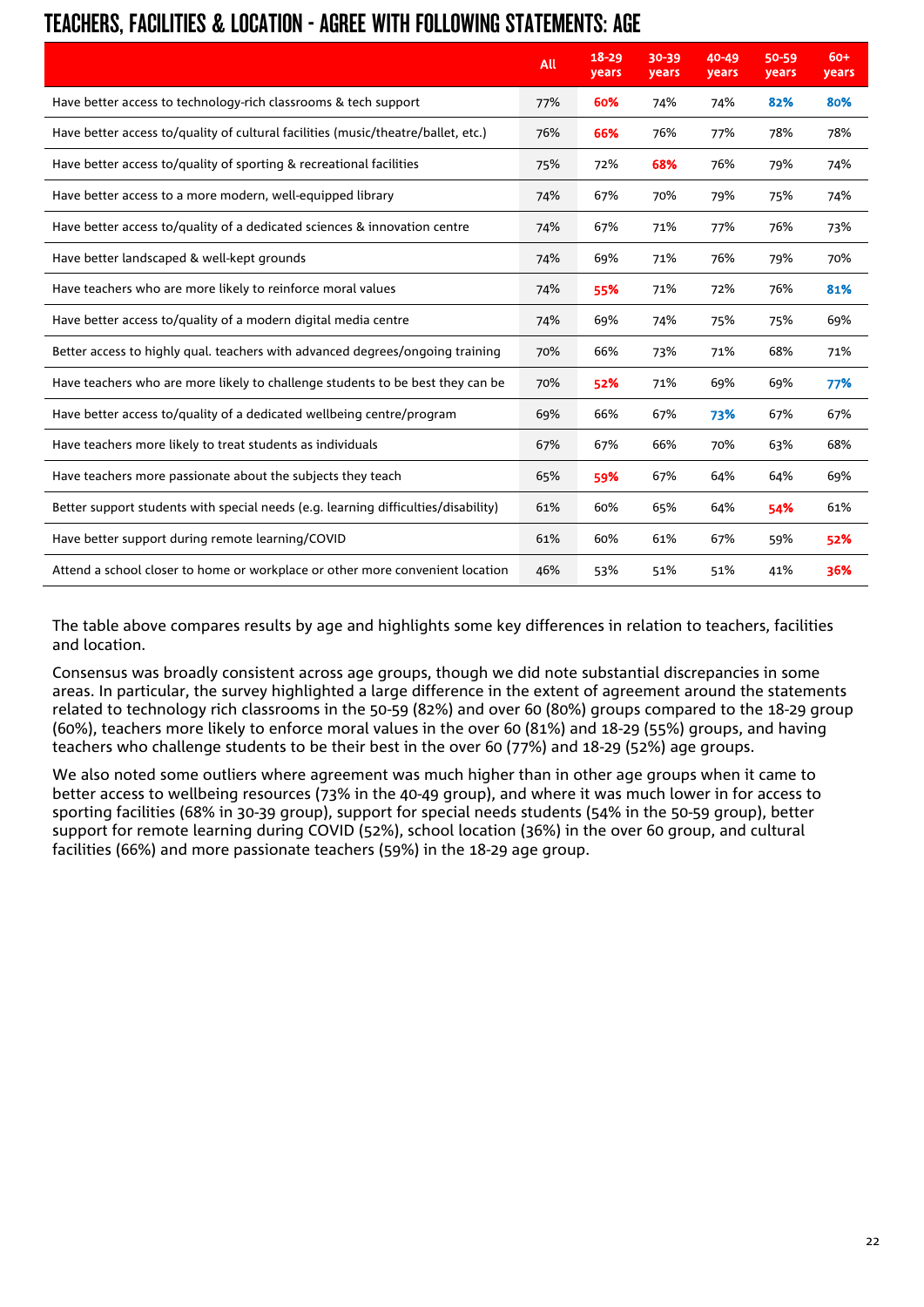#### THE "NOT SO GOOD" THINGS ABOUT PRIVATE SCHOOLS



Survey respondents were asked to think about what was "not so good" about private schools, and select the top 5 things they did not like.

Cost was the key issue, with the level of school fees rated highest (by some margin) by nearly 6 in 10 (55%) people overall. Next was the cost of additional or extra activities and items (38%).

A sense of elitism among students (36%) and the wealth of families and inequalities (34%) also featured prominently, with too much focus on religion (23%) rounding out the top 5.

Around 1 in 5 people also identified select entry requirements and non-guaranteed admission (22%), location, distance and travel (19%), lack of diversity among students and being too insular (18%), pressure to conform (18%), having fewer children from their neighbourhood (17%), workload and homework (17%) and students being too protected from the outside world (17%) as negatives.

Just over 1 in 20 (6%) respondents did however not consider any of these as negative. Less than 1 in 10 also cited the level of discipline (7%), parental involvement (7%) and issues relating to consent and respectful relationships (7%) as areas that were not so good about private schools.

### THE NOT SO GOOD THINGS ABOUT PRIVATE SCHOOLS: AGE & SCHOOL ATTENDED

|                                                       | 18-29 years | 30-39 years | 40-49 years | 50-59 years | 60+ years | Independent<br>Att. Private<br>school | Att. Private<br>Catholic<br>school | Government<br>school<br>Att. Public |
|-------------------------------------------------------|-------------|-------------|-------------|-------------|-----------|---------------------------------------|------------------------------------|-------------------------------------|
| Level of fees                                         | 34%         | 48%         | 53%         | 60%         | 65%       | 48%                                   | 51%                                | 65%                                 |
| Cost of additional/extra activities/items             | 29%         | 33%         | 35%         | 41%         | 49%       | 30%                                   | 38%                                | 45%                                 |
| Sense of elitism among students                       | 40%         | 30%         | 35%         | 38%         | 39%       | 28%                                   | 38%                                | 39%                                 |
| Wealth of families/inequality                         | 28%         | 28%         | 34%         | 37%         | 38%       | 29%                                   | 35%                                | 38%                                 |
| Too focussed on religion                              | 28%         | 18%         | 22%         | 25%         | 26%       | 21%                                   | 22%                                | 25%                                 |
| Select entry/admission is not quaranteed              | 21%         | 24%         | 23%         | 18%         | 26%       | 19%                                   | 22%                                | 24%                                 |
| Location/distance/travel                              | 19%         | 25%         | 15%         | 17%         | 21%       | 24%                                   | 15%                                | 19%                                 |
| Lack of diversity among students/too insular          | 16%         | 19%         | 25%         | 14%         | 14%       | 18%                                   | 16%                                | 21%                                 |
| Pressure to conform                                   | 29%         | 19%         | 18%         | 16%         | 18%       | 19%                                   | 17%                                | 18%                                 |
| Fewer children from your neighbourhood                | 16%         | 17%         | 14%         | 20%         | 18%       | 21%                                   | 14%                                | 17%                                 |
| Workload and homework                                 | 21%         | 19%         | 15%         | 16%         | 16%       | 20%                                   | 17%                                | 14%                                 |
| Students too protected from the outside world         | 19%         | 22%         | 17%         | 17%         | 10%       | 20%                                   | 14%                                | 15%                                 |
| Impact on funding for public schools                  | 22%         | 15%         | 13%         | 15%         | 13%       | 16%                                   | 14%                                | 13%                                 |
| Too focussed on academic achievement                  | 19%         | 16%         | 13%         | 12%         | 13%       | 17%                                   | 14%                                | 11%                                 |
| Not enough options for less academic students         | 21%         | 13%         | 11%         | 11%         | 13%       | 14%                                   | 13%                                | 12%                                 |
| Compulsory sports                                     | 17%         | 16%         | 10%         | 8%          | 8%        | 14%                                   | 10%                                | 9%                                  |
| Ongoing building works                                | 9%          | 16%         | 8%          | 12%         | 8%        | 13%                                   | 13%                                | 8%                                  |
| Policy on uniforms, appearance, etc.                  | 24%         | 17%         | 9%          | 6%          | 8%        | 16%                                   | 9%                                 | 8%                                  |
| Issues relating to consent & respectful relationships | 14%         | 11%         | 6%          | 5%          | 5%        | 10%                                   | 8%                                 | 5%                                  |
| Level of parental involvement                         | 10%         | 7%          | 9%          | 6%          | 4%        | 10%                                   | 7%                                 | 5%                                  |
| Level of discipline                                   | 9%          | 14%         | 7%          | 4%          | 2%        | 11%                                   | 7%                                 | 4%                                  |
| None of these                                         | 2%          | 7%          | 7%          | 5%          | 6%        | 6%                                    | 8%                                 | 4%                                  |

The table above shows responses by age and according to the type of school survey respondents attended.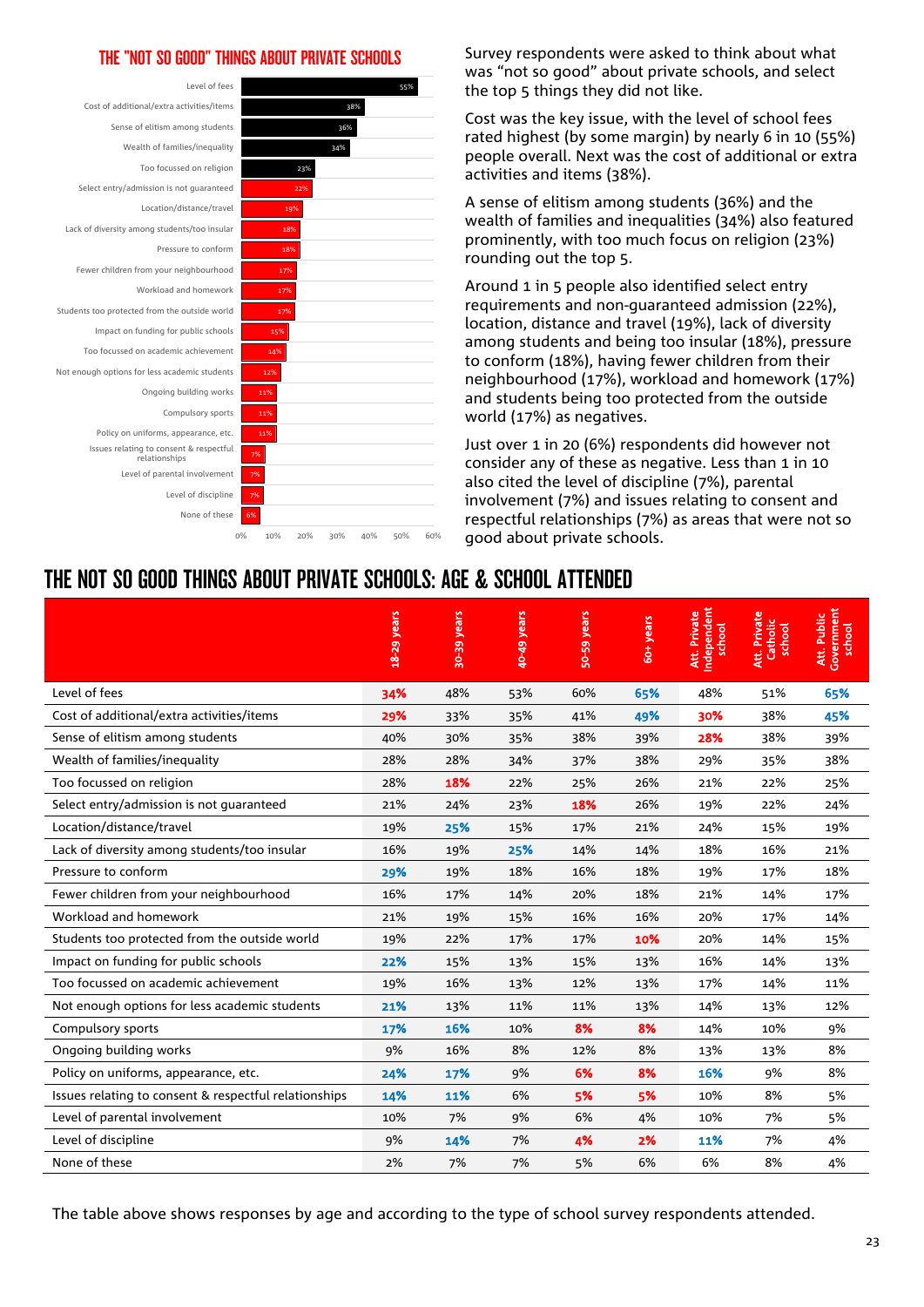By age, noticeably more people in the over 60 group singled out the level of fees (65%) and cost of additional activities (49%) - or almost twice as many that singled out these issues in the 18-29 group (34% and 29% respectively).

Noticeable more people in the 40-49 group highlighted a lack of student diversity (25%) than did any other age group. In the 30-39 group, location (25%) and level of discipline (14%) were rated much higher, and in the 18-29 group pressure to conform (29%), impact on funding for public schools (22%) and not enough options for less academic students (21%).

Significantly more people in the 18-29 and 30-39 age groups singled out uniform policy (24% in the 18-29 group; 17% 30-39 group), compulsory sport (17% in 18-29 group; 16% in the 30-39 group) and issues relating to consent and respectful relationships (14% in 18-29 group; 11% in 30-39 group) as key negatives - particularly when compared to Australians over the age of 50.

We also examined if perceptions were influenced by the type of school survey respondents had themselves attended. In some areas the differences were quite large. In particular, significantly more people who attended a public Government school looked at the level of fees (65%) and cost of additional activities (45%) unfavourably at private schools. Noticeably more people who had attended a private Independent school however highlighted policy on uniforms and appearance (16%) and level of discipline (11%) as negatives, while far fewer in this also group highlighted additional costs (30%) and sense of elitism among students (28%) as negatives.



### ANY ASPECTS OF PUBLIC SCHOOL EDUCATION THAT SHOULD BE ADOPTED BY PRIVATE SCHOOL SECTOR?

Finally, we asked the survey panel if they thought there were any aspects of a public school education that should be adopted by the private school sector. Overall, very few did. Less than 1 in 10 (8%) of all respondents indicated there was, while almost 4 in 10 (37%) indicated there was not. However, almost 6 in 10 (55%) were also unsure.

Responses did however vary by gender. Though a similar number of men and women agreed there was (8%), significantly more men (43%) than women (30%) were definitive there were not, while uncertainty was much higher for women (61%) than men (49%).

By age, the number who said there were aspects of the public system that should be adopted by private schools sector ranged from 5% in the 30-39 group to 11% in the 50-59 group. Almost 1 in 2 in the 30-39 group (49%) said no, compared to just 1 in 4 in the over 60 group (26%) where uncertainty was also highest (65%).

A broadly similar number thought there was merit in adopting some public school measures in private schools, irrespective of the type of school they had attended. But, significantly more who attended private Independent (47%) or Catholic (41%) schools said there was not, than did those who went to a public Government school (21%). Uncertainty in this group was however significantly higher (64%).

A selection of verbatim responses suggesting which aspects of a public school education should be adopted are shown below.